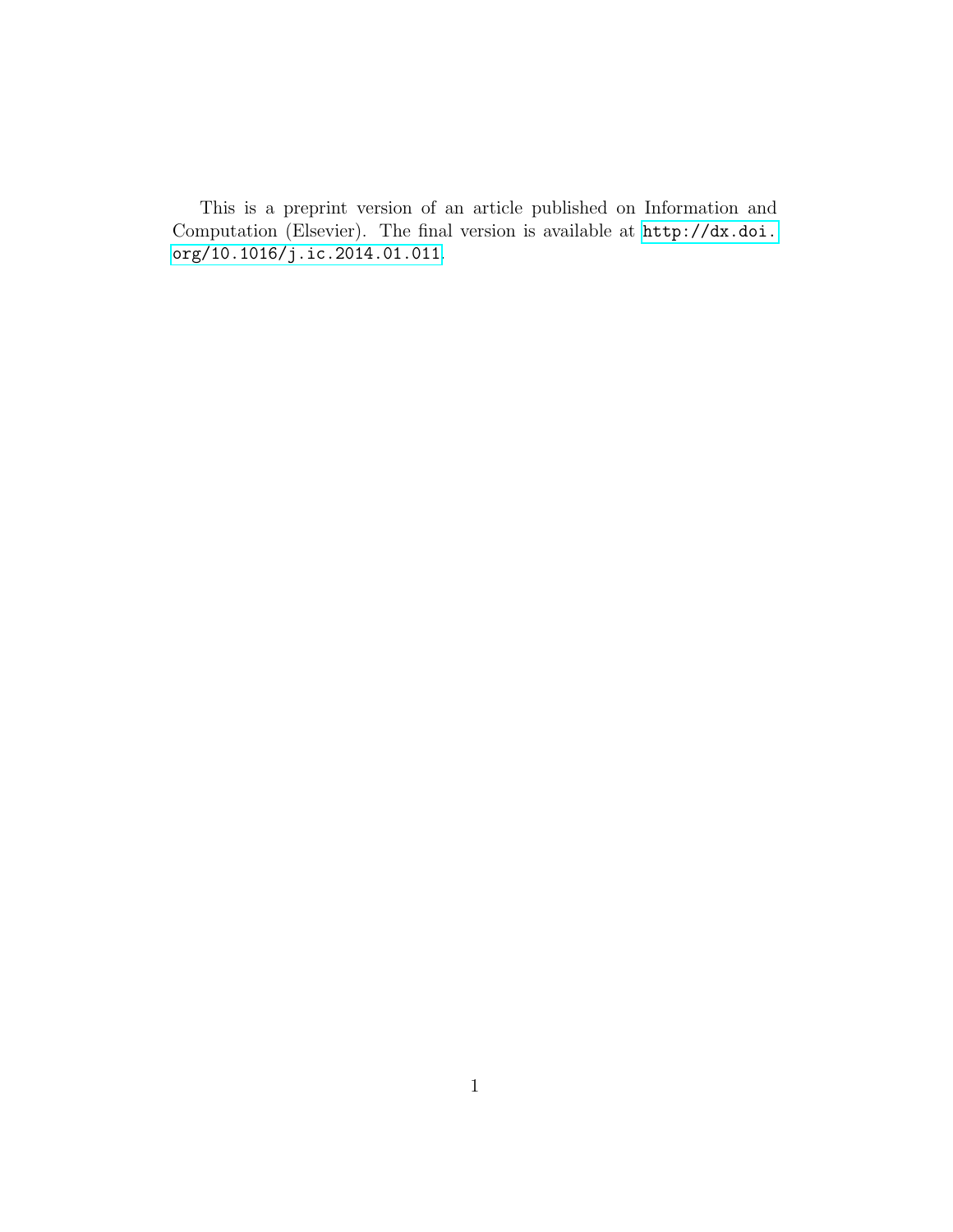# Applications of  $\epsilon$ -Semantics to Biological Systems<sup>1</sup>

A. Casagrande<sup>a</sup>, T. Dreossi<sup>b</sup>, J. Fabriková<sup>c</sup>, C. Piazza<sup>b</sup>

 ${}^a$ Dept. of Mathematics and Geoscience, University of Trieste, Italy  $b$  Dept. of Mathematics and Computer Science, University of Udine, Italy  $c$ Faculty of Informatics, Masaryk University, Brno, Czech Republic

# Abstract

Hybrid automata are a natural model for both representing and analyzing systems that exhibit a mixed discrete continuous behaviours. However, the assumption of being able of performing infinite precision measurements over them soon leads to undecidability results and, sometimes, produces evolutions that are artifacts of the model and do not correspond to any observable phenomena. A class of finite precision semantics, named  $\epsilon$ -semantics, is a way to handle these problems by formally representing noise, partial information, and finite precision instruments. This paper extends the classical reachability algorithm based on these semantics. Moreover, it reduces the computation of two specific  $\epsilon$ -semantics to the decidability of a first-order theory and suggests how to decrease the complexity of the involved formulæ. Finally, it provides two practical applications of the proposed techniques to the biological domain.

Keywords: Hybrid Systems,  $\epsilon$ -Semantics, Reachability problem

# 1. Introduction

The growing area of systems biology requires the development of techniques and formal models suitable for the description of biological systems. Often, such class of natural phenomena, can be captured through an abstraction process that involves hybrid systems, i.e., systems consisting of interactions between discrete and continuous components. Hybrid automata are mathematical models particularly suitable to the description of hybrid systems. Therefore, the study and the analysis of biological systems can be reduced to the resolution of reachability problems of hybrid automata.

Preprint submitted to Information and Computation June 14, 2013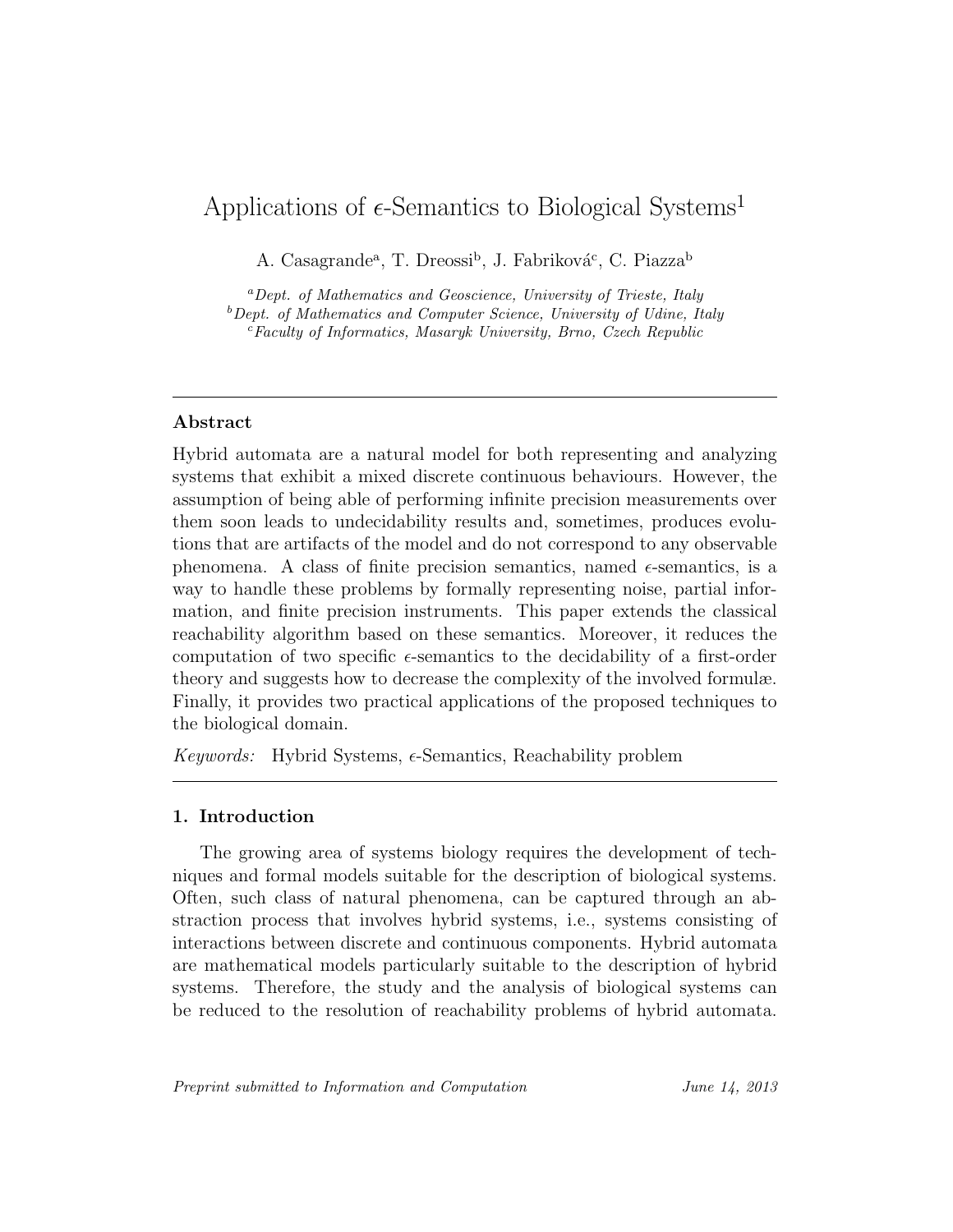Unfortunately, due to the undecidability of such problem, there are no algorithms able to compute, in a finite amount of time, the reachability set of a hybrid automaton.

Several techniques tackling the undecidability of the reachability problem have been proposed in recent years. One of the most studied approaches consists in the approximation of the original reachability set of hybrid automata. Such approximations can be performed in different manners: numerical calculation, symbolic computation or geometrical analysis are just few examples between all the approximation techniques offered in the literature. The most important factors to be considered are the quality of the approximation with respect to the original reachability set and the relationship between the approximated automaton and the behaviors of the modeled system.

 $\epsilon$ -Semantics is a class of semantics that obviate the undecidability of the reachability problem over hybrid automata with bounded invariants. They were not originally meant to be proper approximations of the standard one, but, on the contrary, they were introduced to better mime the behaviors of real systems by adopting some natural-inspired constraints. Due to their peculiarity, these semantics are able to capture some indeterminacy which is intrinsic in the real word and, because of that, their use appears to be particularly useful in the study of biological systems.

In our framework,  $\epsilon$ -semantics affect polynomial dynamics that are part of hybrid automata. Specifically, the  $\epsilon$ -semantics evaluation of a formula can be attributed to the standard evaluation of a formula that is the result of a particular translation applied to the starting one. Such translated formula characterizes exactly in the standard semantics the  $\epsilon$ -semantics of the considered formula. Unfortunately, this translation process increases the formulæ complexities, introducing an enlarged number of variables and quantifier operators. This aspect causes a prolongation of the computational times required to calculate the reachability set, operation which is performed exploiting tools for the quantifiers elimination.

Part of this work is to identify approximation semantics of particular interest for which the complexity of the evaluation can be contained. We will identify some simplification applicable to the translated formulæ to both decrease the number of the quantifier operators and reduce the complexity of the  $\epsilon$ -semantics evaluations. These optimizations will be exploited in the analysis of two real biological cases, demonstrating the fact the  $\epsilon$ -semantics represent a valid tool in the the study of biological systems.

The paper is organized as follows. Section [2](#page-3-0) introduces notation and de-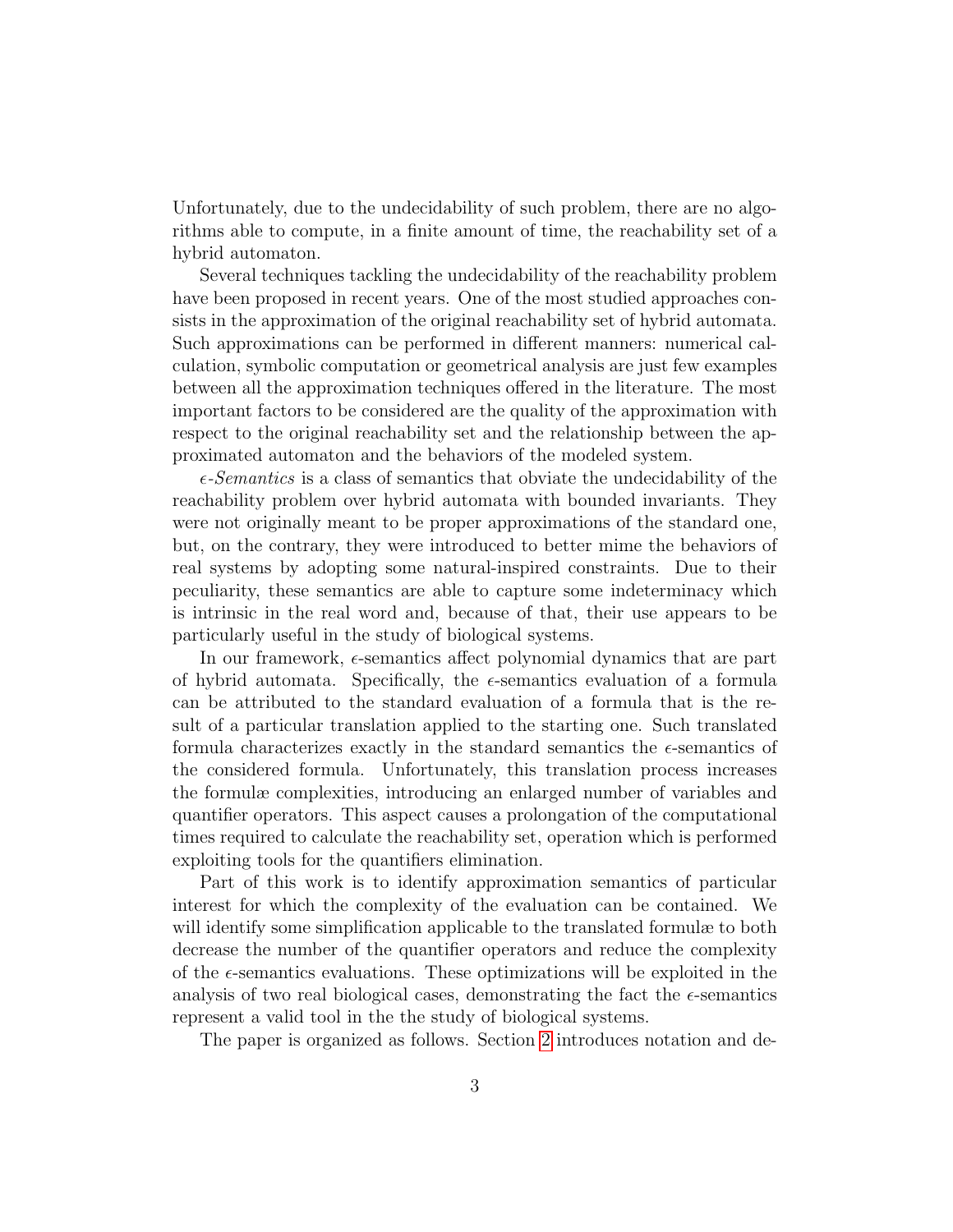fines hybrid automata. In Section [3,](#page-7-0) we present the notion of  $\epsilon$ -semantics and provide a reachability algorithm for hybrid automata based on it that extends the applicability of the classical algorithm to a wider class of hy-brid automata. Section [4](#page-8-0) describes two examples of  $\epsilon$ -semantics, it shows that these two semantics are definable in the standard theory, and builds the formulæ that define them. As suggested by Section [5,](#page-15-0) in some specific, but frequent, cases, the complexity of these formulæ can be decreased. In Section [6](#page-17-0) we study two real biological cases, a neural oscillator and a glycemic control system, exploiting all the techniques presented in the previous sections and, finally, Section [7](#page-23-0) makes some concluding remarks and suggests future work.

# <span id="page-3-0"></span>2. Hybrid Automata

We first need to introduce some basic notions and conventions. Capital letters  $X$ ,  $X_i$ ,  $Y$ ,  $Y_i$ ,  $W$ , and  $W_i$ , denote variables ranging over the reals, while bolded letters  $X, X_i, Y, Y_i, W$ , and  $W_i$ , denote tuples of real variables. We assume that all those variables that occur bound in a formula do not occur free, and vice versa. This enables us to label variables, rather than occurrences, as free or bound. We write  $\varphi[X_1, \ldots, X_m]$  to stress the fact that the set of free variables of the formula  $\varphi$  is a subset of the set of variables  $\{X_1, \ldots, X_m\}$ . By extension,  $\varphi[\mathbf{X}_1, \ldots, \mathbf{X}_n]$  indicates that the variables of tuples  $X_1, \ldots, X_n$  are free in  $\varphi$ . We denote the formula obtained from  $\varphi[\mathbf{X}_1, \ldots, \mathbf{X}_n]$  by simultaneously replacing all the variables  $\mathbf{X}_1, \ldots, \mathbf{X}_n$  by  $\mathbf{s}_1, \ldots, \mathbf{s}_n$ , where  $\mathbf{s}_i$  is either a constant or a variable, by writing  $\varphi[\mathbf{s}_1, \ldots, \mathbf{s}_n]$ .<br>The notions of first order formula models, and theory are defined in the

The notions of first-order formula, models, and theory are defined in the standard way (see  $[1, 2]$  $[1, 2]$ ). A formula without free variables is called a sentence. A theory  $\mathcal T$  is a set of sentences such that if  $\varphi$  is a logical consequence of T, then  $\varphi \in \mathcal{T}$ . A theory T admits the *elimination of quantifiers* if, for any formula  $\varphi$ , there exists in  $\mathcal T$  a quantifier free formula  $\rho$  such that  $\varphi$  is equivalent to  $\rho$  with respect to  $\mathcal T$ . A theory  $\mathcal T$  is *decidable* if there exists an algorithm for deciding whether a sentence  $\varphi$  belongs to  $\mathcal T$  or not.

**Example 1.** Consider the formula  $\varphi \stackrel{\text{def}}{=} \exists X (a * X^2 + b * X + c = 0)$ . It is well known that  $\varphi$  is in the theory of reals with +,  $\ast$ , and  $\geq$  if and only if the unquantified formula  $b^2 - 4ac \geq 0$  holds.

In this work we refer to the first-order theory of  $(\mathbb{R}, +, *, =, <)$ , also known as the Tarski's theory or the theory of semi-algebraic sets, which is decidable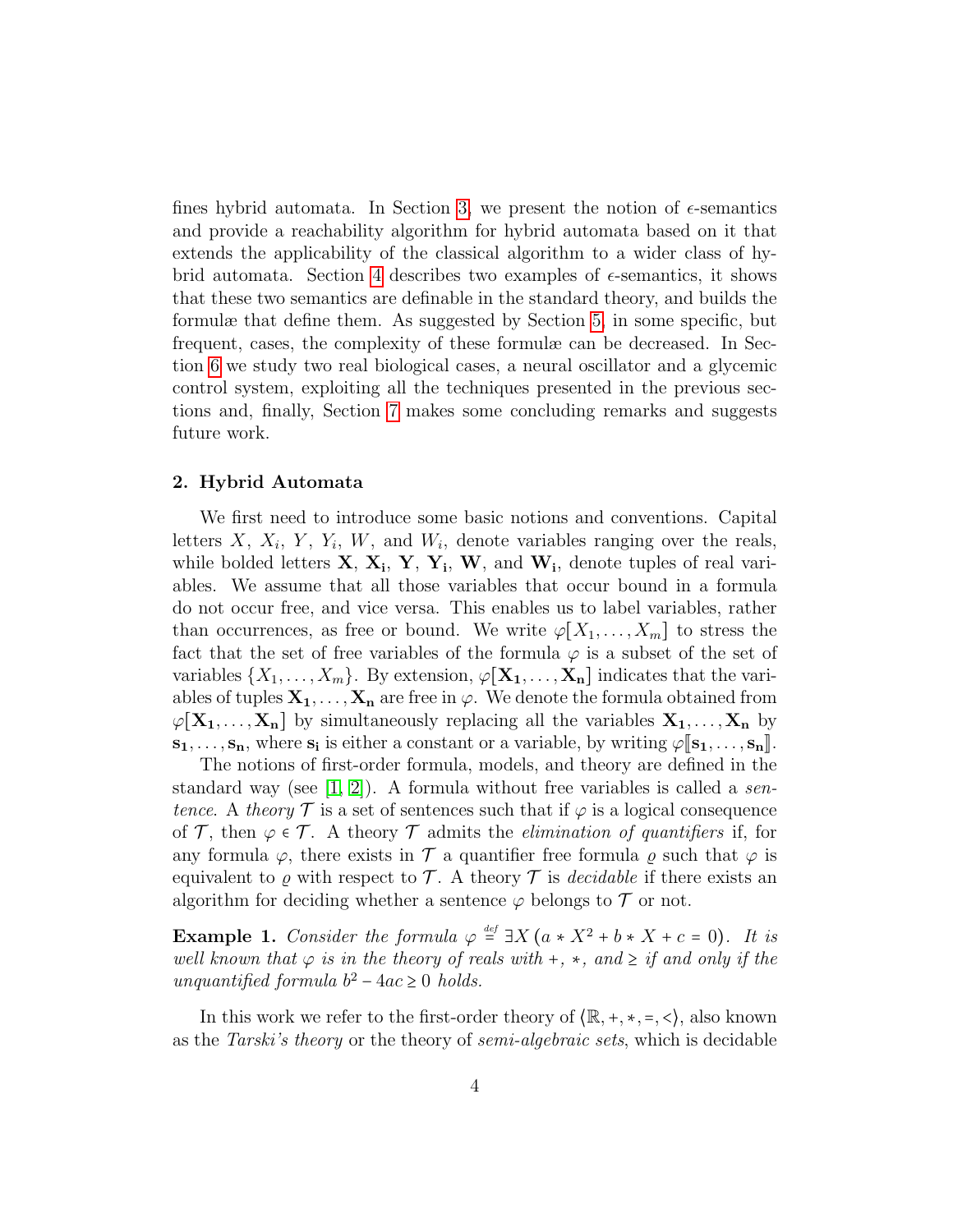and admits quantifier elimination. Even if we will implicitly refer to Tarski's theory, all our results hold for any decidable theory over the reals.

Given a language  $\mathcal{L}$ , a *semantics* of it is a function [⋅] from the set of formalæ of  $\mathcal L$  to the power set of  $\mathbb R^*$  such that  $[\varphi[X_1,\ldots,X_n]] \subseteq \mathbb R^n$ . Any theory  $\mathcal T$  over a language  $\mathcal L$  induces the semantics  $[\varphi[X_1,\ldots,X_n]] \stackrel{def}{=}$  $\{(s_1, \ldots, s_n) \mid \varphi[p_1, \ldots, p_n] \in \mathcal{T}\}.$  The formula  $S[\mathbf{X}]$  represents (also defines) in [⋅] the set  $[S[\mathbf{X}]]$ . If there exists a formula  $S[\mathbf{X}]$  such that  $[S[\mathbf{X}]] = \mathbb{S}$ , then the set S is said *definable* in [⋅]. In the case of the first-order language  $\langle \mathbb{R}, +, *, =, \langle \rangle$ , the semantics induced by the Tarski's theory is also called *stan*dard semantics and we denote it by using the notation {∣⋅∣}. Whenever we do not explicitly mention any semantics, we are referring to the standard one.

We also use some standard notions from topological and metric spaces (see [\[3\]](#page-24-2)). Given a set  $\mathbb{S} \subseteq \mathbb{R}^n$ , conv(S) denotes the convex hull of S, while, with the symbol  $\delta$ , we refer to the *standard euclidean metric* over  $\mathbb{R}^n$ . From now on, although we implicitly refer to  $\delta$ , our results can be generalized to any metric definable in Tarski's theory. With the notation  $B(p, \epsilon)$  we indicate the set of points at distance smaller than  $\epsilon$  from p, i.e., the open sphere of radius  $\epsilon$  centered in  $p \in \mathbb{R}^n$ . By extension,  $B(\mathbb{S}, \epsilon)$ , where S is a subset of  $\mathbb{R}^n$ , denotes the Minkowski sum of  $B(0, \epsilon)$  and S.

## 2.1. Syntax, Semantics, and Reachability

In this section we give the formal definition of hybrid automata. In the literature there are many different definitions of hybrid automata. Even if the most common differences between those formalisms reside in the descriptions of continuous and discrete transitions, the semantics attributed to the transitions are almost the same. Here we define hybrid automata through first-order formulæ over the reals and, in particular, semi-algebraic formulæ.

<span id="page-4-0"></span>**Definition 1** (Hybrid Automata - Syntax). A hybrid automaton H of  $di$ mension  $d(H) \in \mathbb{N}$  is a tuple  $H = \langle \mathbf{X}, \mathbf{X}', T, \mathcal{V}, \mathcal{E}, Inv, Dyn, Act, Res \rangle$  where:

- $\mathbf{X} = \langle X_1, \ldots, X_{d(H)} \rangle$  and  $\mathbf{X}' = \langle X'_1, \ldots, X'_{d(H)} \rangle$  are two tuples of variables ranging over the reals  $\mathbb{R}$ ;
- T is a variable ranging over  $\mathbb{R}_{\geq 0}$ ;
- $\langle V, \xi \rangle$  is a finite directed graph. Each element of  $V$  will be dubbed location;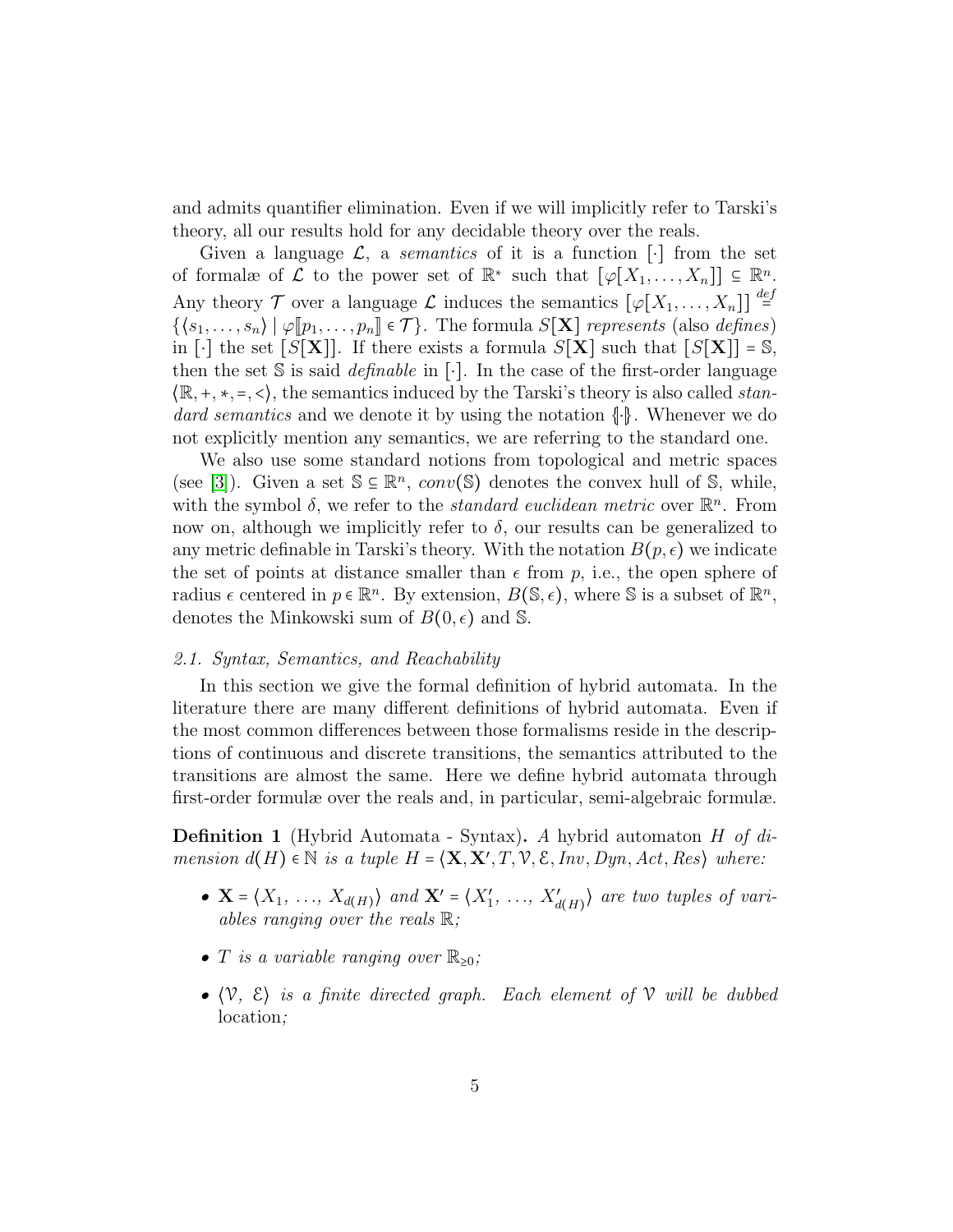- each location  $v \in V$  is labeled by the two first-order formulæ  $Inv(v)[X]$ and  $Dyn(v)[\mathbf{X}, \mathbf{X}', T]$  such that if  $Inv(v)[p]$  is true then  $Dyn(v)[p, q, 0]$ <br>is true if and only if  $p = q$ : is true if and only if  $p = q$ ;
- each edge  $e \in \mathcal{E}$  is labeled by the formulæ  $Act(e)[\mathbf{X}]$  and  $Res(e)[\mathbf{X}, \mathbf{X}']$ which are called activation and reset, respectively.

Intuitively, the formula  $Dyn(v)[\mathbf{X}, \mathbf{X}', T]$  characterizes the dynamics associated to the location v, while  $Inv(v)[X]$  denotes the set of the values admitted during the continuous evolution of the automaton inside  $v$ . The formulæ  $Act(e)[\mathbf{X}]$  and  $Res(e)[\mathbf{X},\mathbf{X}']$  identifies the set of continuous values from which the automaton can jump over the edge e and a map that should be applied to the continuous values from which the automaton crosses the edge e. The following section details the formal meaning of these formulæ and describes the semantics of hybrid automata.

Hybrid automaton dynamics are usually described by using differential equations (see, e.g., [\[4,](#page-24-3) [5\]](#page-24-4)). However, in many cases, solutions or approximated solutions of the differential equations are computed before proceeding with any reasoning on the automata (see, e.g.,  $[5]$ ). Whenever such solutions are polynomials, we obtain automata which fall under our definition.

Differently from [\[6\]](#page-24-5), we require that  $Dyn(v)[p, q, 0]$  implies  $p = q$ . Intuitively, this means that if we are in  $p$  at time 0, we can reach a point different from  $p$  through a continuous dynamic only if we let time flow. This assumption allows us to both get flow continuity at time 0 and slightly simplify the reachability formulæ with respect to the ones defined in [\[6\]](#page-24-5).

# 2.2. Hybrid Automaton Semantics

Intuitively, the formula  $Dyn(v)[\mathbf{X}, \mathbf{X}', T]$  holds if there exists a continuous flow going from  $X$  to  $X'$  in time T. Our semantics admits an infinite number of continuous flows which can also be self-intersecting.

**Definition 2** (Hybrid Automata - Semantics). A state  $\ell$  of H is a pair  $\langle v, r \rangle$ , where  $v \in \mathcal{V}$  is a location and  $s = \langle s_1, \ldots, s_{d(H)} \rangle \in \mathbb{R}^{d(H)}$  is an assignment of values for the variables of **X**. A state  $\langle v, s \rangle$  is admissible if  $Inv(v)[s]$  is true. We have two kind of transitions:

• the continuous transition relation  $\stackrel{t}{\rightarrow}_C$ :  $\langle v, s \rangle \stackrel{t}{\rightarrow}{}_{C} \langle v, r \rangle \iff$  there exists  $f : \mathbb{R}_{\geq 0} \to \mathbb{R}^{d(H)}$  continuous function such that  $s = f(0)$ , there exists  $t \geq 0$  such that  $r = f(t)$ , and for each  $t' \in [0, t], \text{ both } Inv(v)[\llbracket f(t') \rrbracket \text{ and } Dyn(v)[\llbracket s, f(t'), t' \rrbracket \text{ hold};$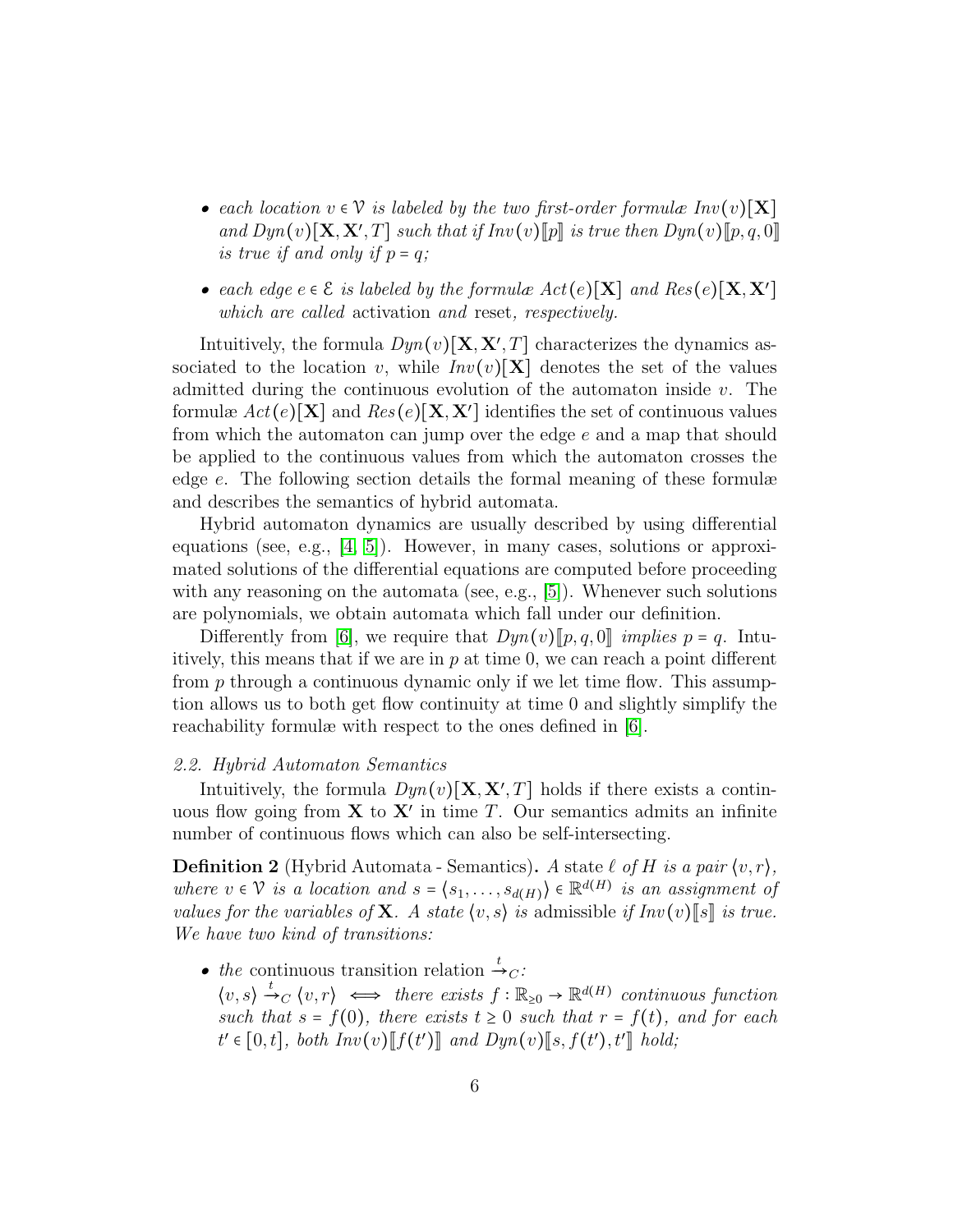• the discrete transition relation  $\xrightarrow{(v,u)}$  $\langle v, s \rangle \xrightarrow{(v,u)} \langle u, r \rangle \iff (v, u) \in \mathcal{E}$  and both the formulæ  $Act((v, u))[[s]]$ and  $Res((v, u))$ [s, r] holds.

A trace is a sequence of continuous and discrete transitions. A point r is reachable from a point s if there is a trace starting from s and ending in r. We write  $\ell \to_C \ell'$  and  $\ell \to_D \ell'$  to mean that there exists a  $t \in \mathbb{R}_{\geq 0}$  such that  $\ell \stackrel{t}{\rightarrow}_C \ell'$  and that there exists an  $e \in \mathcal{E}$  such that  $\ell \stackrel{e}{\rightarrow}_D \ell'$ , respectively. Moreover, we write  $\ell \to \ell'$  to denote either  $\ell \to_C \ell'$  or  $\ell \to_D \ell'$ .

**Definition 3** (Hybrid Automata - Reachability). A trace of length n of H is a sequence of admissible states  $\ell_0, \ell_1, \ldots, \ell_n$ , with  $n \in \mathbb{N}_{>0}$ , such that:

- for each  $j \in [1, n]$  it holds  $\ell_{j-1} \to \ell_j$ ;
- for each  $j \in [1, n-1]$  if  $\ell_{j-1} \nrightarrow_D \ell_j$ , then  $\ell_j \rightarrow_D \ell_{j+1}$ .

In H,  $s \in \mathbb{R}^{d(H)}$  reaches  $r \in \mathbb{R}^{d(H)}$  if there exists a trace  $\ell_0, \ldots, \ell_n$  of H such that  $\ell_0 = \langle v, s \rangle$  and  $\ell_n = \langle u, r \rangle$ , for some  $v, u \in \mathcal{V}$ . A set  $\mathbb{I} \subseteq \mathbb{R}^{d(H)}$  reaches  $\mathbb{F} \subseteq \mathbb{R}^{d(H)}$  if there exists  $s \in \mathbb{I}$  which reaches  $r \in \mathbb{F}$ .

Notice that we impose a condition such that, in a trace, two continuous transitions do not occur consecutively. In all those hybrid automata whose flows are solutions of autonomous differential equations, the continuous transition relation is transitive, which means that different consecutive continuous transitions can be reduced to a single continuous one. Definition [1](#page-4-0) allows also automata whose continuous transition relation is not transitive. For instance, if the solution of the differential-based dynamics is  $(X_0 + T, X_1 + T^2)$ , the set of points reachable from  $\langle 0,0 \rangle$  is  $R = \{ \langle t, t^2 \rangle | t \in \mathbb{R}_{\geq 0} \}$ . However, for every  $r \in \mathbb{R}$ , there exists a tuple  $\langle t, r \star t \rangle$  in R. It follows that, if the semantics admitted two or more successive continuous transitions, the reachability set would have been  $\mathbb{R}^2$  which is not the expected one.

Let us notice that the definition of  $\rightarrow_C$  requires the existence of a continuous function f which satisfies both the formuæ Inv and Dyn. If we consider only functional automata (i.e., automata whose dynamics have the form  $Dyn(v)[\mathbf{X}, \mathbf{X}', T] \stackrel{def}{=} \mathbf{X}' = f_v(\mathbf{X}, T)$  such an existence can be expressed by an opportune first-order language. However, there exist non functional automata for which this is not the case. Hybrid automata in Michael's form [\[6\]](#page-24-5) generalize functional automata still admitting a reduction of the continuous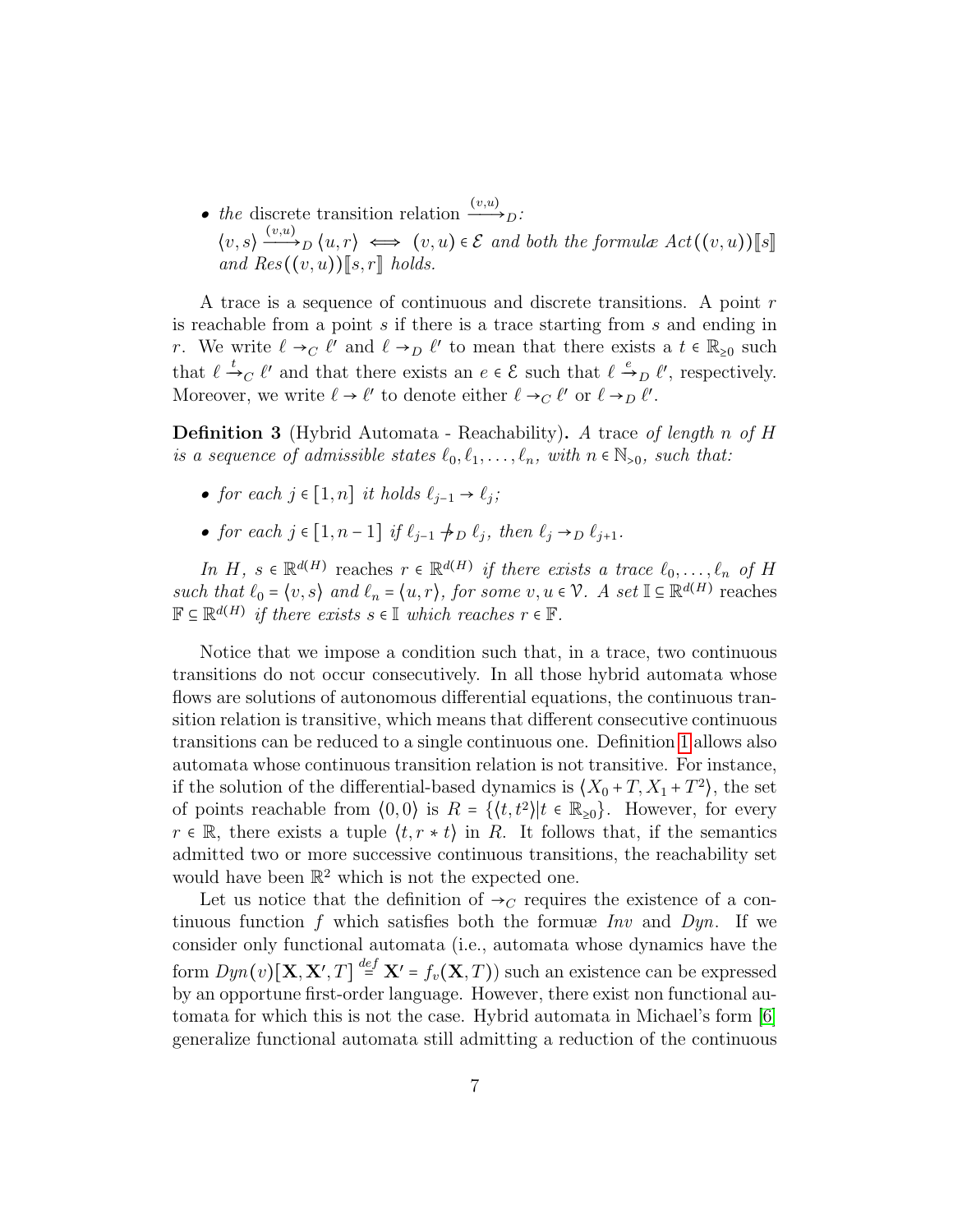reachability problem over them to a satisfiability problem. On the one hand, they allow to express dynamics involving unknown parameters, which may be useful in many practical applications (e.g., systems biology). On the other hand, they enable us to both over-approximate and under-approximate the reachable set by exploiting the techniques presented in [\[7\]](#page-24-6) and [\[8\]](#page-25-0).

## <span id="page-7-0"></span>3.  $\epsilon$ -Semantics

The ability of characterizing dense regions of arbitrarily small size, is the main cause of the undecidability of the reachability problem over hybrid automata. As noticed in [\[8\]](#page-25-0), such ability may be misleading in some cases. The continuous quantities used in hybrid automata are very often abstractions of large, but discrete, quantities. For instance, in the study of biological systems, the ability of handling values with infinite precision is a model artifact rather than a real property of the original system.

<span id="page-7-1"></span>**Theorem 1** ([\[8\]](#page-25-0)). Let  $\mathcal{T}$  be a decidable first-order theory over reals and H be a T-hybrid automaton with bounded invariants. If there exists  $\epsilon \in \mathbb{R}_{>0}$  such that, for each  $\mathbb{I} \subseteq \mathbb{R}^{d(H)}$  and for each  $i \in \mathbb{N}$ , either  $RSet_H^{i+1}(\mathbb{I}) = RSet_H^i(\mathbb{I})$  or there exists a  $a_i \in \mathbb{R}^{d(H)}$  such that  $B(a_i, \epsilon) \subseteq RSet_H^{i+1}(\mathbb{I}) \setminus \overline{RSet}_H^{i}(\mathbb{I})$ , then there exists  $j \in \mathbb{N}$  such that  $RSet^i_H(\mathbb{I}) = RSet^j_H(\mathbb{I})$  and the reachability problem over H is decidable.

Since our hybrid automata characterization is based on first-order fromulæ, it is reasonable to reinterpret the semantics of semi-algebraic automata by giving each formula a "dimension of at least  $\epsilon$ ".  $\epsilon$ -semantics [\[8\]](#page-25-0) are a class of approximated semantics, which guarantee the decidability of reachability in the case of hybrid automata with bounded invariants.

<span id="page-7-2"></span>**Definition 4.** Let  $\mathcal{T}$  be a first-order theory and let  $\epsilon \in \mathbb{R}_{>0}$ . For each formula  $\psi \in \mathcal{T}$  with d free variables, let  $\{\psi\}_{\epsilon}$  be a subset of  $\mathbb{R}^d$  such that:

(e) either  $\{\psi\}_{\epsilon} = \emptyset$  or there exists  $p \in \mathbb{R}^d$  such that  $B(p, \epsilon) \subseteq {\psi\}_{\epsilon}$  $\text{(a) } \left\{\phi \wedge \phi\right\}_{\epsilon} \subseteq \text{and} \quad \text{(b) } \left\{\phi \vee \phi\right\}_{\epsilon} = \text{and} \quad \text{(c) } \left\{\phi\right\}_{\epsilon} \cup \text{and} \quad \text{(d) } \left\{\phi\right\}_{\epsilon}$  $(\forall) \{ \forall X \psi[X, \mathbf{X}] \}_{\epsilon} = \{ \bigwedge_{r \in \mathbb{R}} \psi[r, \mathbf{X}]\}_{\epsilon} \quad (\exists) \{ \exists X \psi[X, \mathbf{X}] \}_{\epsilon} = \{ \bigvee_{r \in \mathbb{R}} \psi[r, \mathbf{X}]\}_{\epsilon}$  $\langle \neg \rangle \{ \psi \}_{\epsilon} \cap \{ \neg \psi \}_{\epsilon} = \varnothing$ 

Any semantics satisfying the above conditions is an  $\epsilon$ -semantics for  $\mathcal{T}$ .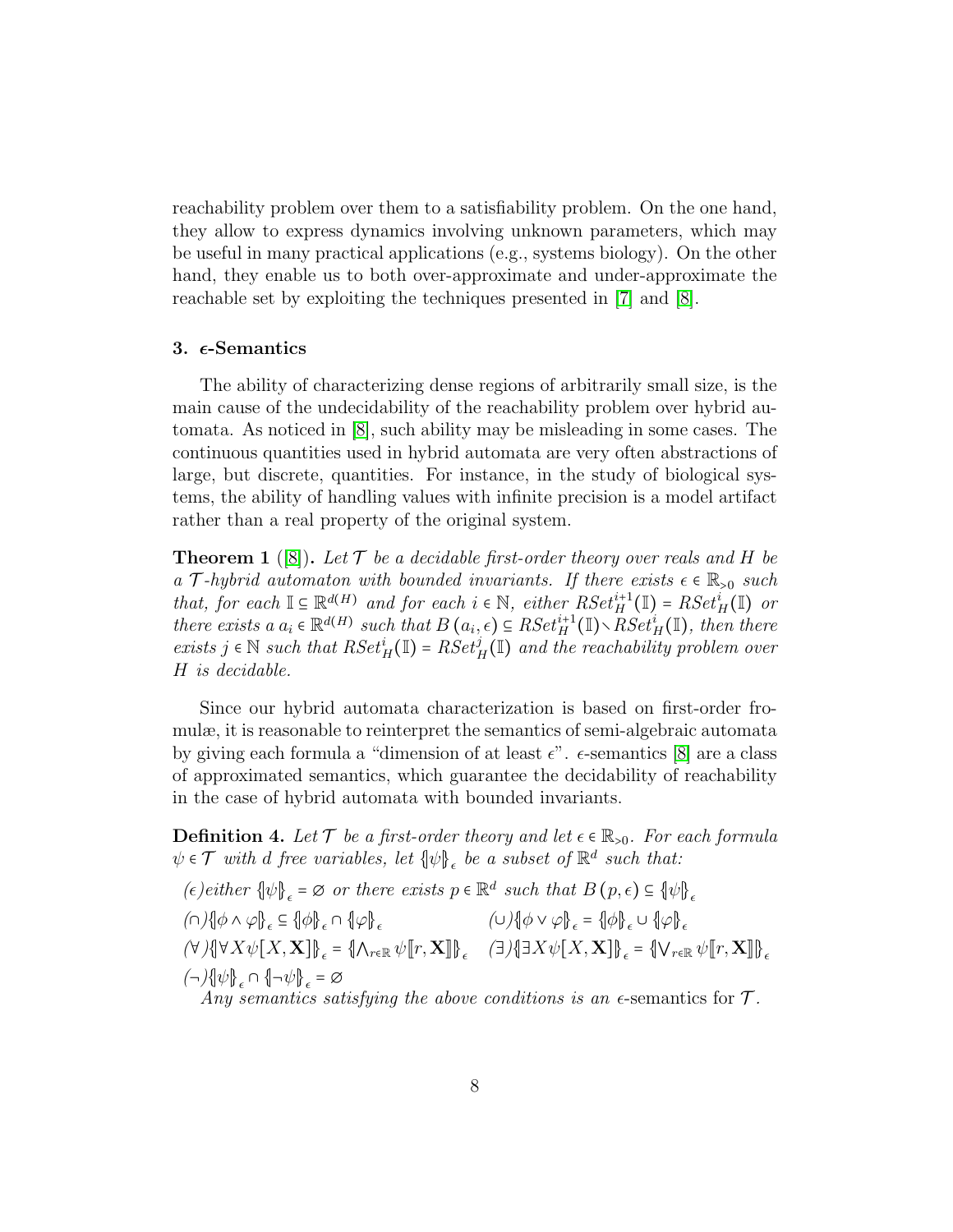There is no  $\epsilon$ -semantics over-approximating  $\{\cdot\}$ , i.e., there is no  $\{\cdot\}_\epsilon$  such that  $\{\psi\}_{\epsilon} \supset \{\psi\}$  for any formula  $\psi$ . As a matter of fact, by rule  $(\neg)$ ,  $\{\psi\}_{\epsilon} \cap$  $\{\neg \psi\}_{\epsilon} = \emptyset$ . Hence, if  $\{\psi\}_{\epsilon} \supset \{\psi\}$ , then  $\{\neg \psi\}_{\epsilon}$  should be a subset of  $\{\neg \psi\}$ .

It is well known that, in the standard semantics, the reachability problem over hybrid automata with bounded invariants is not decidable. This is not the case if we use  $\epsilon$ -semantics in place of the standard one and, in particular, [\[8\]](#page-25-0) introduced an algorithm that, provided the computability of the  $\epsilon$ -semantics, evaluates the reachable set of functional automata having transitive dynamics. These constraints imposed on the dynamics were not related to the applicability of the suggested strategy to more general automata, but they were due to the focus of interest of the original article. Indeed, Algorithm [1](#page-9-0) supports any hybrid automata in Michael's form, even those whose dynamics are not transitive.

The while loop of Algorithm [1](#page-9-0) is repeated until the set of active locations is exhausted. This happens when the set  $\{N(v')[\mathbf{X}]\land \neg R(v')[\mathbf{X}]\}_\epsilon$  becomes empty for all the active locations  $v'$  (line [14\)](#page-9-1), i.e., set of states reached for the first time during the last iteration is smaller than an  $\epsilon$ -sphere. Since all the sets  $\{Inv(v)\}_{\epsilon}$  are bounded by hypothesis, we conclude from Theorem [1](#page-7-1) that soon or later such a condition will be reached and Algorithm [1](#page-9-0) eventually terminates. The correctness of it easily follows from the same arguments that were used for the original algorithm.

#### <span id="page-8-0"></span>4. Two Relevant  $\epsilon$ -Semantics

This section presents two computable instances of  $\epsilon$ -semantics: the *sphere* semantics and the dilated erosion semantics.

**Definition 5** (Sphere semantics). Let  $\mathcal{T}$  be a first-order theory over the reals and let  $\epsilon > 0$ . The sphere semantics of  $\psi$ ,  $(\psi)_{\epsilon}$ , is defined by structural induction on  $\psi$  as follows:

\n- \n
$$
(\psi_1 \circ t_2)_{\epsilon} \stackrel{\text{def}}{=} B(\{\neg t_1 \circ t_2\}, \epsilon), \text{ for } \circ \epsilon \{ =, < \}
$$
\n
\n- \n $(\psi_1 \land \psi_2)_{\epsilon} \stackrel{\text{def}}{=} \bigcup_{B(p,\epsilon) \in (\psi_1)_{\epsilon} \cap (\psi_2)_{\epsilon}} B(p,\epsilon) \quad \bullet (\psi_1 \lor \psi_2)_{\epsilon} \stackrel{\text{def}}{=} (\psi_1)_{\epsilon} \cup (\psi_2)_{\epsilon}$ \n
\n- \n $(\forall X \psi[X, \mathbf{X}])_{\epsilon} \stackrel{\text{def}}{=} (\bigwedge_{r \in \mathbb{R}} \psi[r, \mathbf{X}]\big)_{\epsilon} \quad \bullet (\exists X \psi[X, \mathbf{X}])_{\epsilon} \stackrel{\text{def}}{=} (\bigvee_{r \in \mathbb{R}} \psi[r, \mathbf{X}]\big)_{\epsilon}$ \n
\n- \n $(\neg \psi)_{\epsilon} \stackrel{\text{def}}{=} \bigcup_{B(p,\epsilon) \cap (\psi)_{\epsilon} = \varnothing} B(p,\epsilon)$ \n
\n

It is known that the sphere semantics is an  $\epsilon$ -semantics [\[8\]](#page-25-0). This semantics is neither an over-approximation nor an under-approximation of the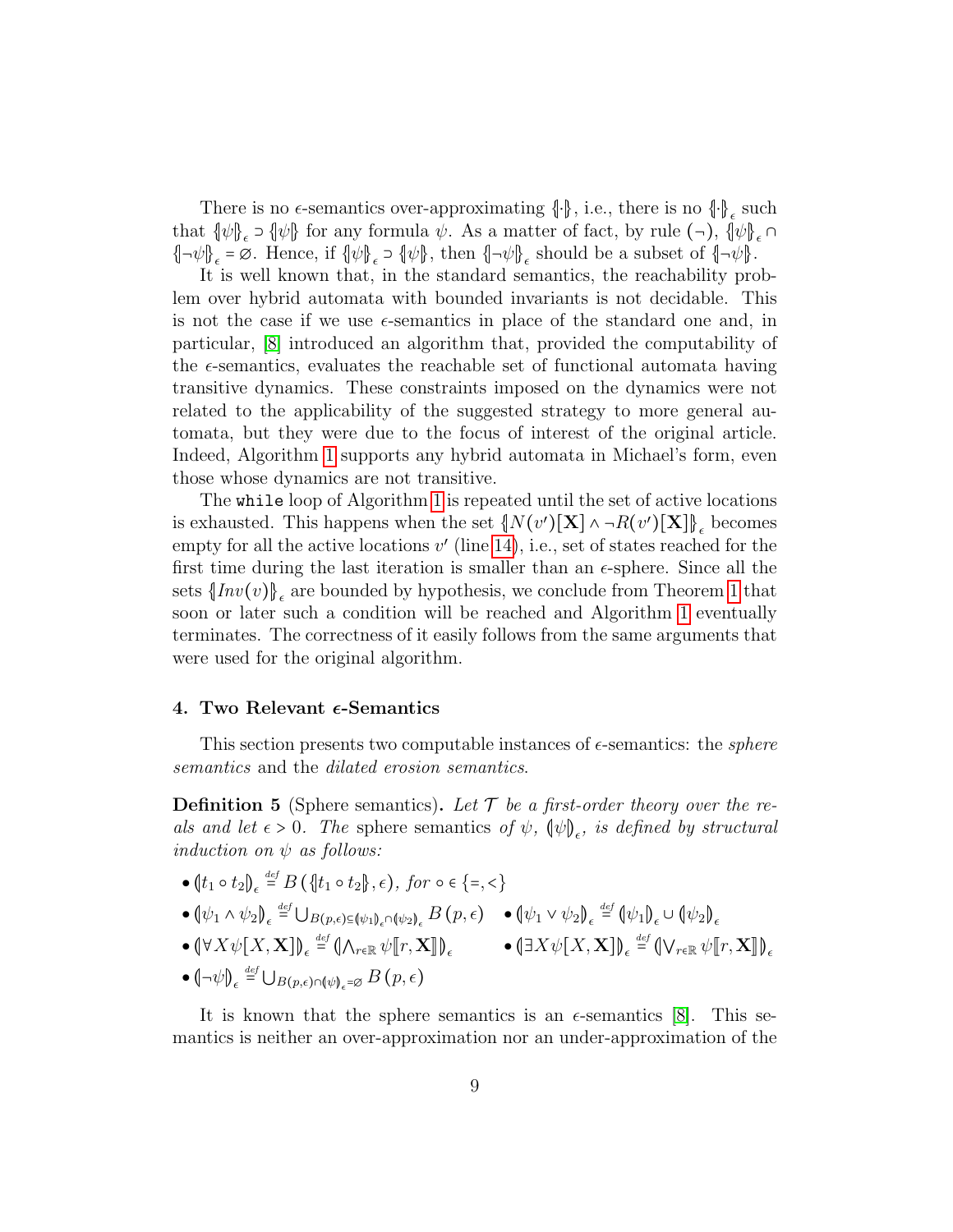<span id="page-9-0"></span>Algorithm 1 Reachability $(H, I(\cdot)[\mathbf{X}], \{\cdot\}_{\epsilon})$ 

**Require:**  $\{Inv(v)\}_\epsilon$  is bounded for all  $v \in V$ , *cReach(v)*[[p, q] holds iff  $\langle v, p \rangle \rightarrow_C \langle v', q \rangle$ ,  $dcReach(e)[p, q]$  holds iff  $e = (v, v')$  and there exists a  $s \in \mathbb{R}^*$  such that  $\langle v, p \rangle \xrightarrow{e} D \langle v', s \rangle \rightarrow_C \langle v', q \rangle$ 

**Ensure:** At the end of the computation  $R(v)[p]$  holds off  $\langle v, p \rangle$  is reachable

```
1: for v \in V do
  2: R(v)[\mathbf{X}] \leftarrow \exists \mathbf{X'}(cReach(v)[\mathbf{X}', \mathbf{X}] \wedge I(v)[\mathbf{X'}])<br>2. N(v)[\mathbf{X}] \leftarrow3: N(v)[\mathbf{X}] \leftarrow \perp4: end for
 5: active \sim \mathcal{V} \leftarrow \mathcal{V}6: while active \mathcal{V} \neq \emptyset do
 7: new\_active \leftarrow \emptyset8: for v \in active \mathcal{V} do
 9: R(v)[\mathbf{X}] \leftarrow R(v)[\mathbf{X}] \vee N(v)[\mathbf{X}]10: N(v)[\mathbf{X}] \leftarrow \perp11: end for
12: for (v, v') \in \mathcal{E} such that v \in active \mathcal{V} do
13: N(v')[\mathbf{X}] \leftarrow N(v')[\mathbf{X}] \vee \exists \mathbf{X'} (d\mathit{clean}( \langle v, v' \rangle) [\mathbf{X'}, \mathbf{X}] \wedge R[\mathbf{X'}])<br>
14. if \mathbb{E}[N(v')[\mathbf{X}] \wedge R(v')[\mathbf{X}]] \neq \emptyset then
14: if \{N(v')[\mathbf{X}]\land \neg R(v')[\mathbf{X}]\}_\epsilon \neq \varnothing then
15: new\_active \leftarrow new\_active \cup \{v'\}16: end if
17: end for
18: active \rightarrow new\_active19: end while
20: return R(\cdot)[\mathbf{X}]
```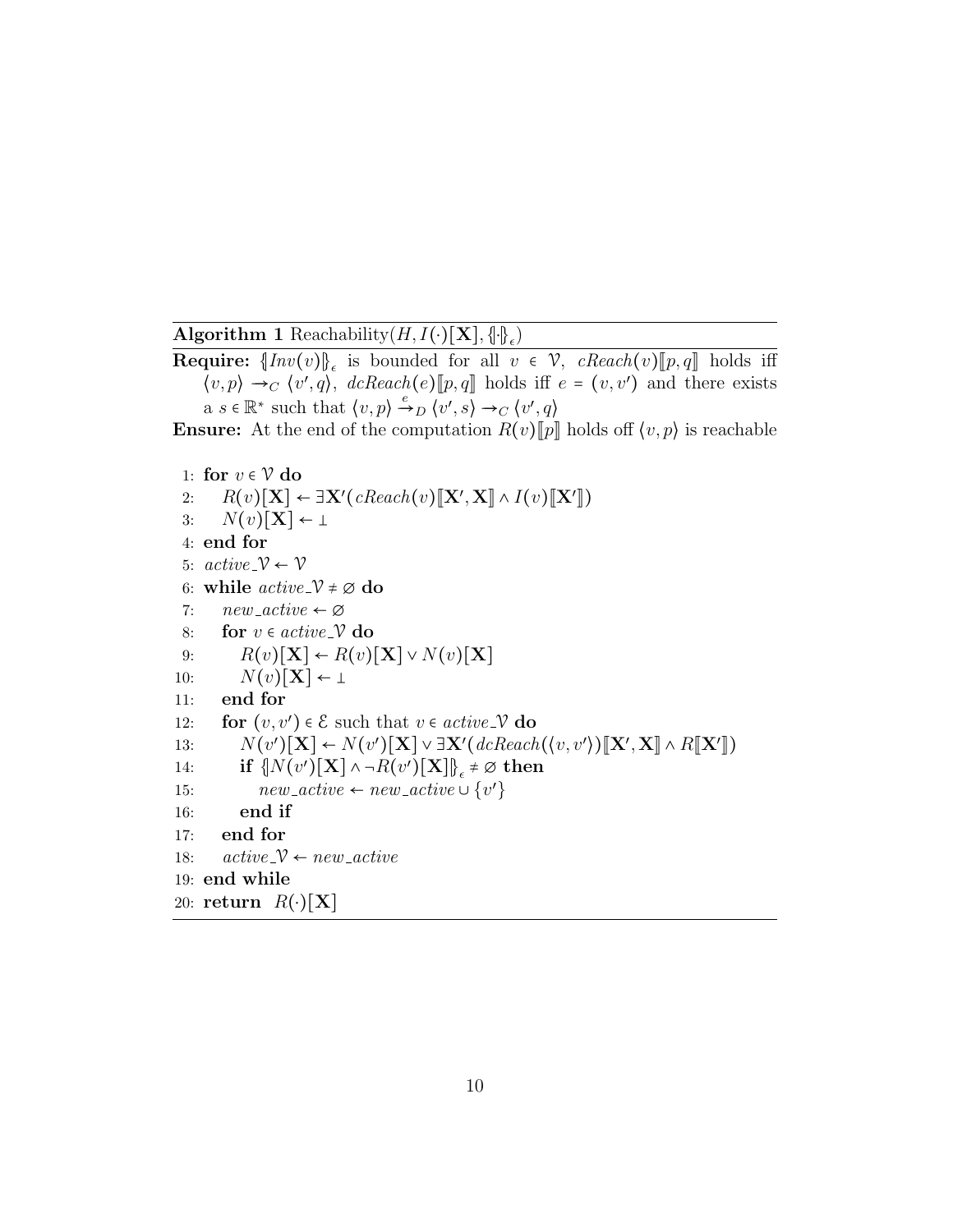standard semantics and, for instance,  $\{X < 3\} \subset (X < 3)_{\epsilon}$  and  $\langle \neg (X < 3) \rangle_{\epsilon} \subset$  $\{\neg(X < 3)\}.$ 

**Definition 6** (Erosion and DE Semantics). Let  $\psi$  be a formula and  $\epsilon \in \mathbb{R}_{>0}$ . The erosion semantics of  $\psi$  is the set  $\psi \in \mathbb{R}$  defined by structural induction on  $\psi$  itself as follows:

 $\bullet$ ) $t_1 \circ t_2$ ( $\epsilon$ =  $\bigcup_{B(p,\epsilon) \subseteq \{t_1 \circ t_2\}} \{p\}$  $\langle \bullet \rangle \psi_1 \wedge \psi_2 \langle \epsilon = \rangle \psi_1 \langle \epsilon \cap \rangle \psi_2 \langle \epsilon \rangle$   $\langle \bullet \rangle \psi_1 \vee \psi_2 \langle \epsilon = \rangle \psi_1 \langle \epsilon \cup \rangle \psi_2 \langle \epsilon \rangle$  $\bullet$  $\forall X\psi[X,\mathbf{X}](\epsilon=\bigcap_{r\in\mathbb{R}}\psi[r,\mathbf{X}](\epsilon-\bullet) \exists X\psi[X,\mathbf{X}](\epsilon=\bigcup_{r\in\mathbb{R}}\psi[r,\mathbf{X}](\epsilon)$  $\bullet$ ) $\neg \psi$ ( $\epsilon$ =  $\bigcup_{B(p,\epsilon) \cap \{\psi\} = \varnothing}$ {p}

The dilated erosion semantics, or simply, DE semantics, of  $\psi$  is the set  $\langle \psi \rangle \langle \zeta \rangle^{\text{def}}_{\epsilon} \cup_{p \in \mathcal{W}} \langle \zeta \rangle_{\epsilon} B(p, \epsilon).$ 

As  $\delta(X, 0) < \epsilon \left\langle \epsilon \right\rangle$  does not contain a sphere of radius  $\epsilon$ , but it is not empty, the erosion semantics is not an  $\epsilon$ -semantics. However, the DE semantics is an  $\epsilon$ -semantics and it under-approximates the standard semantics.

**Lemma 1.** For any first-order formula  $\psi$  and  $\epsilon \in \mathbb{R}_{>0}$ ,  $\|\psi\|_{\epsilon} \subseteq \{\psi\}$ . Moreover, the DE semantics  $\Vert \cdot \Vert_{\epsilon}$  is an  $\epsilon$ -semantics.

Proof. First, we demonstrate that the DE semantics is an under-approximated semantics, i.e., for any first-order formula  $\psi$  and  $\epsilon \in \mathbb{R}_{>0}$ ,  $\psi \in \{\psi\}$ . The proof is given by structural induction on  $\psi$  itself.

- $t_1 \circ t_2$ , for  $\circ \in \{ =, < \}$ . By definition of DE semantics,  $\| t_1 \circ t_2 \|_{\epsilon} = B(\| t_1 \circ t_2 \|_{\epsilon}, \epsilon)$  $= B\left(\bigcup_{B(p,\epsilon)\subseteq \{t_1\circ t_2\}}\{p\},\epsilon\right) = \bigcup_{B(p,\epsilon)\subseteq \{t_1\circ t_2\}} B(p,\epsilon) \subseteq \{t_1\circ t_2\}.$
- $\psi_1 \wedge \psi_2$ .  $\big\|\psi_1 \wedge \psi_2\big\|_{\epsilon} = B\left(\big)\psi_1 \wedge \psi_2\big|_{\epsilon}, \epsilon\right) = B\left(\big)\psi_1\big|_{\epsilon} \cap \big\psi_2\big|_{\epsilon}, \epsilon\right) \subseteq B\left(\big)\psi_1\big|_{\epsilon}, \epsilon\right) \cap$  $B(\psi_2(\epsilon, \epsilon) = \psi_1(\epsilon) \psi_2(\epsilon, \epsilon)$  By inductive hypothesis,  $\psi_1(\epsilon) \in {\psi_1}$  and  $\psi_2\ell_6 \subseteq {\psi_2}$ , hence  $\psi_1\ell_6 \cap {\psi_2} \ell_6 \subseteq {\psi_1} \cap {\psi_2} = {\psi_1 \wedge \psi_2}$ .
- $\psi_1 \vee \psi_2$ . By definition,  $\psi_1 \vee \psi_2 \langle \xi \in B(\psi_1 \vee \psi_2 \langle \xi, \epsilon) = B(\psi_1 \langle \xi \cup \psi_2 \rangle \langle \xi, \epsilon) =$  $B(\psi_1(\epsilon, \epsilon) \cup B(\psi_2(\epsilon, \epsilon) = \rangle \psi_1(\langle \epsilon \cup \rangle \psi_2(\langle \epsilon, \epsilon \rangle \text{ Now, by inductive hypothesis})$ we know that  $\|\psi_1\|_{\epsilon} \subseteq {\|\psi_1\| \text{ and } \|\psi_2\|_{\epsilon}} \subseteq {\|\psi_2\| \text{, thus } \|\psi_1\|_{\epsilon}} \cup {\|\psi_2\|_{\epsilon}} \subseteq {\|\psi_1\| \cup \epsilon}$  $\{\psi_2\} = \{\psi_1 \vee \psi_2\}.$
- $\forall X \psi[X, X]$ . By the definition of DE semantics and inductive hypothesis,  $\forall X \psi[X, \mathbf{X}] \langle \xi \rangle = B(\forall X \psi[X, \mathbf{X}] \langle \xi, \xi \rangle) = B(\bigcap_{r \in \mathbb{R}} \psi[r, \mathbf{X}] \langle \xi, \xi \rangle) =$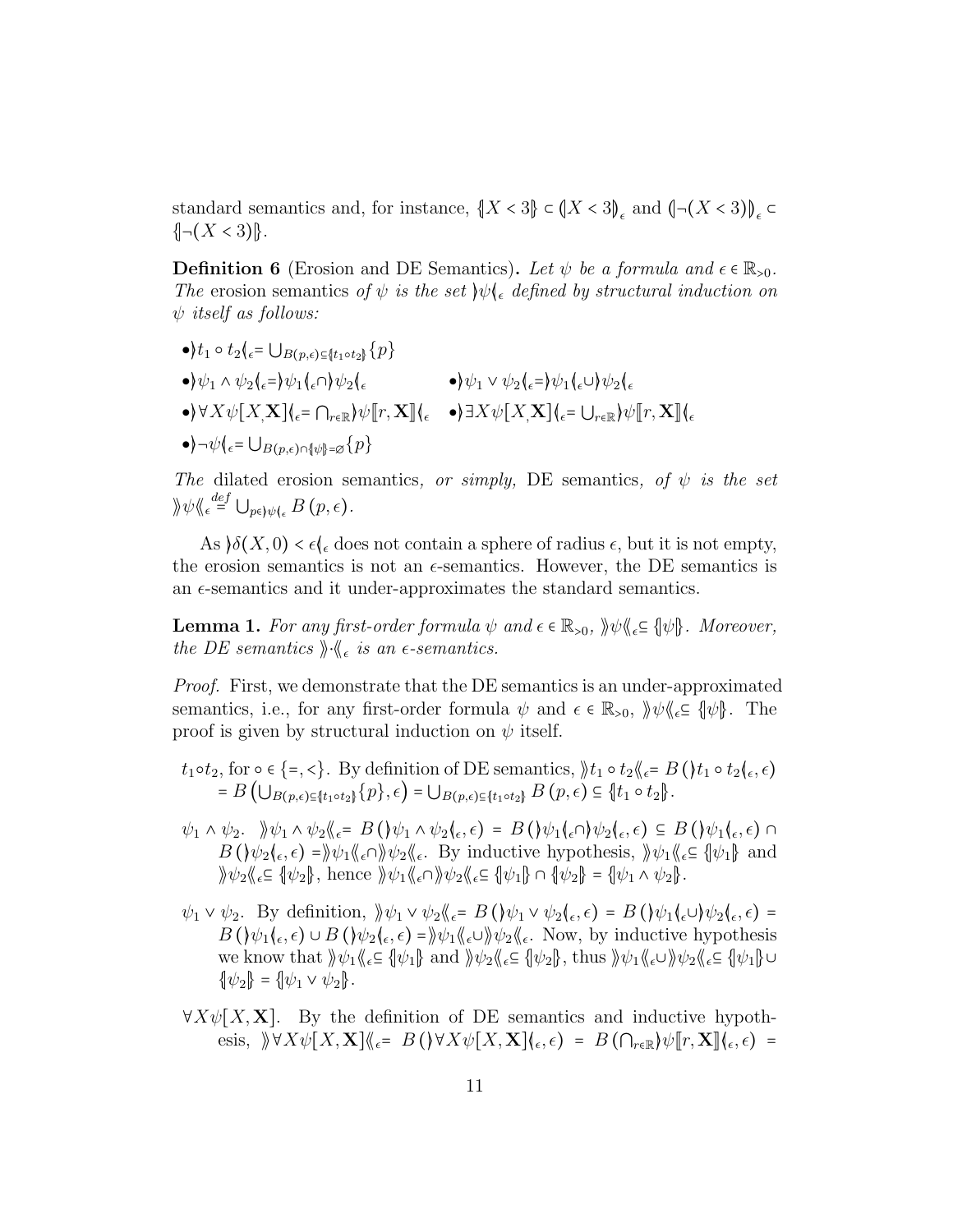$B(\Lambda_{r\in\mathbb{R}}\psi[\![r,\mathbf{X}]\!](\epsilon,\epsilon) = \Lambda_{r\in\mathbb{R}}\psi[\![r,\mathbf{X}]\!](\epsilon)$ . Applying the inductive step demonstrated in the conjunction associated that  $\Lambda_{\Lambda}$ demonstrated in the conjunction case, we can state that  $\Lambda_{r\in\mathbb{R}} \psi(r,\mathbf{X})$  $\subseteq \{\bigwedge_{r\in\mathbb{R}} \psi\big[[r,\mathbf{X}]\big]\}\$  which in terms of the standard semantics corresponds to the formula  $\{\forall X\psi[X,\mathbf{X}]\}.$ 

 $\exists X\psi[X,\mathbf{X}]$ . By the definition of DE semantics and inductive hypothesis,  $\partial \mathbb{E}[X] = \mathbb{E}[X, \mathbf{X}] \times \mathbb{E}[X] = \mathbb{E}[X] \times \mathbb{E}[X]$ <br>
sound to  $\mathbb{E}[X] \times \mathbb{E}[X] = \partial \mathbb{E}[X] = \partial \mathbb{E}[X]$  of  $\mathbb{E}[X] \times \mathbb{E}[X] = \partial \mathbb{E}[X]$  which is equal to  $B(\mathcal{V}_{r\in\mathbb{R}}\psi[[r,\mathbf{X}]]_{\langle\epsilon},\epsilon)=\mathcal{V}_{r\in\mathbb{R}}\psi[[r,\mathbf{X}]]_{\langle\epsilon}\subseteq \{\mathcal{V}_{r\in\mathbb{R}}\psi[[r,\mathbf{X}]]\},\}$ , that, by the standard semantics, corresponds to  $\exists X \psi[X, \mathbf{X}]\$ .

$$
\neg \psi. \quad \text{and} \quad \psi \langle \xi \in B \left( \bigcup_{B(p,\epsilon) \cap \{\psi\} = \varnothing} \{p\}, \epsilon \right) = \bigcup_{B(p,\epsilon) \cap \{\psi\} = \varnothing} B(p,\epsilon) \subseteq \{\neg \psi\}.
$$

Let us now demonstrate that the DE semantics is effectively an  $\epsilon$ -semantics, i.e., that it satisfies all the requirements of Definition [4.](#page-7-2)

Requirement  $(\epsilon)$  is trivially satisfied since any DE semantics evaluation is performed applying an  $\epsilon$ -expansion. This means that a formula is either empty or large at least as an  $\epsilon$ -sphere. Let  $\psi = \psi_1 \wedge \psi_2$  be a conjunction. By definition,  $\psi_1 \wedge \psi_2 \langle \! \langle \epsilon = B(\psi_1 \wedge \psi_2 \langle \epsilon, \epsilon \rangle) = B(\psi_1 \langle \epsilon \wedge \psi_2 \langle \epsilon, \epsilon \rangle) \subseteq$  $B(\psi_1(\epsilon,\epsilon) \cap B(\psi_2(\epsilon,\epsilon)) = \psi_1(\epsilon) \psi_2(\epsilon,\epsilon)$ . Thus, requirement  $(\cap)$  is satisfied. Similarly, if  $\psi = \psi_1 \vee \psi_2$  is a disjunction, then  $\psi_1 \vee \psi_2 \psi_6 = B(\psi_1 \vee \psi_2 \psi_6, \epsilon) =$  $B(\psi_1(\epsilon\cup)\psi_2(\epsilon,\epsilon) = B(\psi_1(\epsilon,\epsilon) \cup B(\psi_2(\epsilon,\epsilon) = \psi_1(\epsilon\cup)\psi_2(\epsilon, \text{ which means})$ that also the requirement (∪) is satisfied. Let  $\psi = \forall X \psi[X, \mathbf{X}]$  be a quantified formula. Thus,  $\mathcal{Y} \forall X \psi[X, \mathbf{X}] \langle \xi \rangle = B(\mathcal{Y} \times \mathcal{Y}[X, \mathbf{X}] \langle \xi, \xi \rangle) = B(\bigcap_{r \in \mathbb{R}} \mathcal{Y} \psi[r, \mathbf{X}]\langle \xi, \xi \rangle)$  $= B(\lambda_{r\in\mathbb{R}} \psi[\![r, \mathbf{X}]\!] \langle_{\epsilon}, \epsilon) = \lambda_{r\in\mathbb{R}} \psi[\![r, \mathbf{X}]\!] \langle_{\epsilon}$ . The case of formulæ closed by the existential quantifier eperator is symmetrical to the universal one, where existential quantifier operator is symmetrical to the universal one, where the unions and disjunctions play the roles of intersections and conjunctions, respectively. Hence, also requirements  $(\forall)$  and  $(\exists)$  are satisfied. Finally, since the DE semantics is an under-approximation semantics, we know that  $\|\psi\|_{\epsilon} \subseteq {\psi}$  and  $\|\neg \psi\|_{\epsilon} \subseteq {\neg \psi}$ . Moreover, by the standard semantics, since it holds that  $\{\psi\} \cap {\{\neg \psi\}} = \emptyset$ , then  $\psi \langle {\{\epsilon} \cap {\}\rangle} \neg \psi \langle {\{\epsilon} = \emptyset \rangle}$  must hold too. Hence, requirement  $(\neg)$  is always satisfied.  $\Box$ 

The evaluation of both  $\langle \cdot \rangle_{\epsilon}$  and  $\rangle_{\ell} \langle \langle \cdot \rangle_{\epsilon}$  can be reduced to the evaluation of the standard semantics. For any first-order theory  $\mathcal T$  such that  $B(p,\epsilon)$  is T-definable and any  $\phi \in \mathcal{T}$ , we can build two first-order formulæ,  $\widehat{(\phi)}_{\epsilon}$  and  $(\widetilde{\phi})_{\epsilon}$ , in  $\mathcal{T}$ , such that  $(\phi)_{\epsilon} = \{(\widetilde{\phi})_{\epsilon}\}$  and  $\phi \otimes_{\epsilon} = \{(\widetilde{\phi})_{\epsilon}\}$ . This means that, whenever  $\mathcal T$  is decidable, both  $(\cdot)_{\epsilon}$  and  $\n\}\cdot\langle\!\langle \epsilon \rangle$  are symbolically computable.

We need to distinguish two kind of variables: the variables of the original formula (named  $W, W_i, W$  and  $W_i$ ), whose evaluations are perturbed by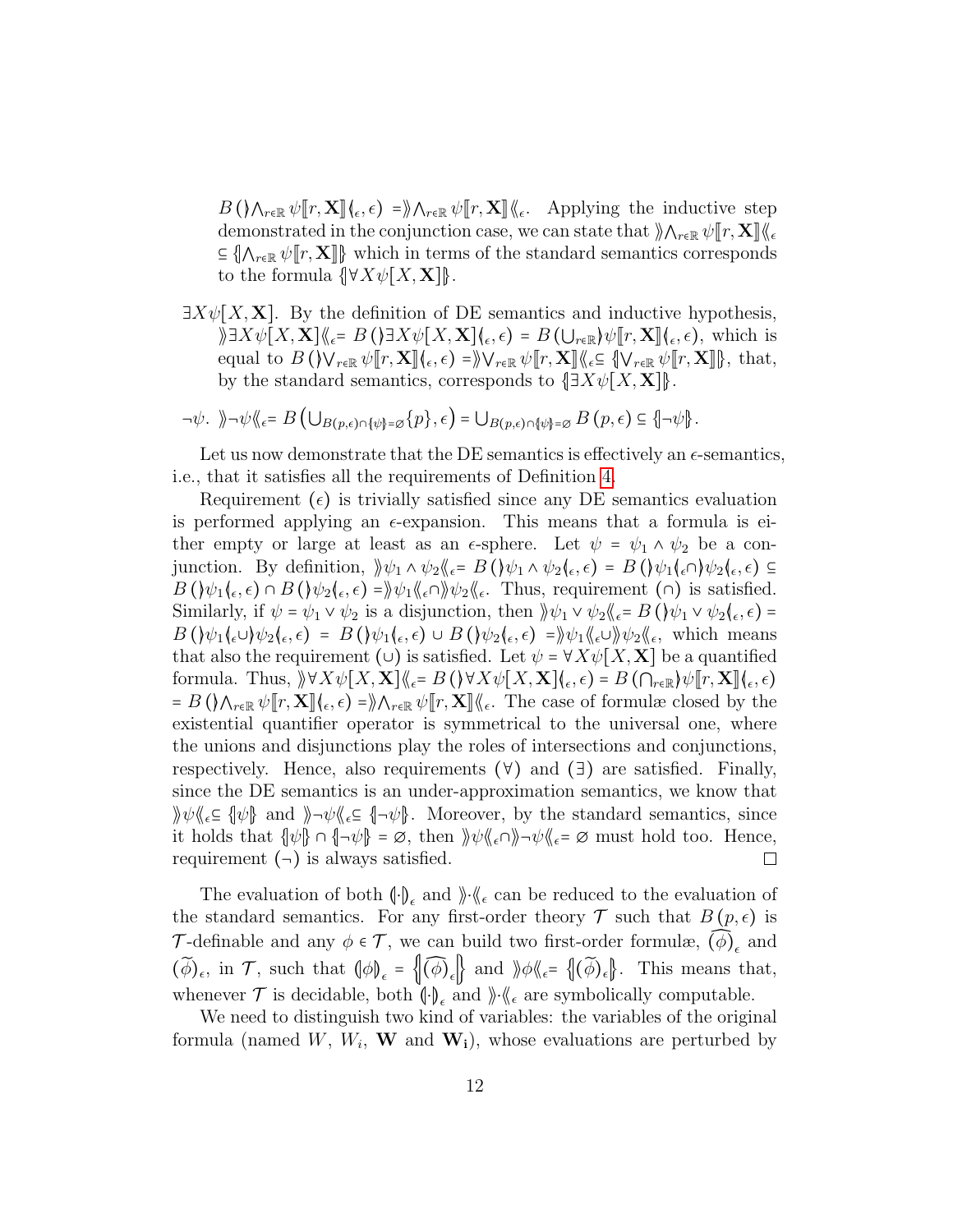the sphere semantics, and the auxiliary variables (named Y,  $Y_i$ , Y and Y<sub>i</sub>) introduced to translate the sphere semantics into the standard one. It is possible to see the later as symbolic constants, even if they will be quantified in the translated formula. We will use them to characterize the  $\epsilon$ -semantics of the formulæ  $\Lambda_{r\in\mathbb{R}} \varphi[[r,\mathbf{W}]]$  and  $\mathsf{V}_{r\in\mathbb{R}} \varphi[[r,\mathbf{W}]]$  in the standard semantics.

# 4.1. From sphere into standard semantics

Let T be a first-order theory over the reals,  $\varphi$ [Y<sub>,</sub>W] be any first-order formula  $\mathcal{T}$ -definable, and  $\epsilon \in \mathbb{R}_{>0}$ . We define  $\widehat{(\varphi)}_{\epsilon}[\mathbf{Y},\mathbf{W}]$  by structural induction on  $\varphi$ [**Y**,**W**] itself.

- $((t_1 \circ \widehat{t_2})[\mathbf{Y}, \mathbf{W}])_{\epsilon} \stackrel{\text{def}}{=} \exists \mathbf{W_0}((t_1 \circ t_2) [\![\mathbf{Y}, \mathbf{W_0}]\!] \wedge \delta(\mathbf{W_0}, \mathbf{W}) \langle \epsilon), \; \mathbf{0} \in \{\mathbf{0}, \mathbf{0}\}$
- $\bullet$   $(\phi[\mathbf{Y}, \mathbf{W}]\wedge \psi[\mathbf{Y}, \mathbf{W}])_{\epsilon} \stackrel{\text{def}}{=} \exists \mathbf{W_0}(\forall \mathbf{W_1}(\delta(\mathbf{W_0}, \mathbf{W_1}) < \epsilon \rightarrow \epsilon)$  $((\widehat{\phi})_{\epsilon} \wedge \widehat{(\psi)}_{\epsilon}) \llbracket \mathbf{Y}, \mathbf{W}_{1} \rrbracket) \wedge \delta(\mathbf{W}_{0}, \mathbf{W}) < \epsilon$ );
- $(\widehat{\phi \vee \psi})_{\epsilon} \stackrel{\text{def}}{=} (\widehat{\phi})_{\epsilon} \vee (\widehat{\psi})_{\epsilon};$
- $\bullet$   $(\forall W \phi[\overline{Y, W}, W])_{\epsilon} \stackrel{\text{def}}{=} \exists W_0(\forall W_1(\delta(W_0, W_1) \leq \epsilon \rightarrow$  $\forall Y (\phi \llbracket \widehat{\mathbf{Y}, Y, \mathbf{W}}_1 \rrbracket)_{\epsilon}) \wedge \delta(\mathbf{W_0}, \mathbf{W}) < \epsilon$ );
- $(\exists W \phi \overline{[\mathbf{Y}, W]}, \mathbf{W}])_{\epsilon} \stackrel{\text{def}}{=} \exists Y (\phi \llbracket \widehat{\mathbf{Y}, Y}, \mathbf{W} \rrbracket)_{\epsilon};$
- $\bullet \ \ (\neg \phi \widehat{[\![\mathbf{Y},\mathbf{W}]\!]}_{\epsilon} \mathop = \limits^{\mathrm{def}} \exists \mathbf{W_0}(\forall \mathbf{W_1}(\delta(\mathbf{W_0},\mathbf{W_1}) < \epsilon \rightarrow \epsilon)$  $\neg(\phi[\widehat{\mathbf{Y}, \mathbf{W}}_1])_{\epsilon}) \wedge \delta(\mathbf{W_0}, \mathbf{W}) < \epsilon$ ).

We now prove that the sphere semantics of  $\varphi$  and standard semantics of  $\widehat{(\varphi)}_{\epsilon}$  are the same and that, provided the decidability of  $\varphi$ , we can symbolically compute the sphere semantics of it.

**Theorem 2** (Semantics Equivalence [\[9\]](#page-25-1)). Let  $\mathcal T$  be any first-order theory and  $\delta$  be a  $\mathcal T$ -definable distance. The sphere semantics  $\left(\cdot\right)_\epsilon$  of  $\mathcal T$  is  $\mathcal T$ -definable in the standard semantics and, in particular,  $\left(\varphi[\mathbf{X}]\right)_{\epsilon} = \left\{\widehat{(\varphi)}_{\epsilon}[\mathbf{X}]\right\}$  for any formula  $\varphi[\mathbf{X}] \in \mathcal{T}$  and all  $\epsilon \in \mathbb{R}_{>0}$ .

**Example 2.** Let us consider the formula  $\varphi[X] \stackrel{def}{=} X > 0 \wedge X < 2$ . We have that  $(\widehat{X>0})_{\epsilon} \equiv \exists X_0(X_0 > 0 \land \delta(X_0, X) < \epsilon) \equiv X_0 + \epsilon > 0$ . By applying the same rule,  $(\widehat{X} \leq 2)_{\epsilon} \equiv \exists X_0 (X_0 < 2 \land \delta(X_0, X) < \epsilon) \equiv X - 2 - \epsilon < 0$ . Finally, since  $\epsilon$  is a positive real,  $(X > 0 \wedge X < 2)_{\epsilon} \equiv \exists X_0(\forall X_1(\delta(X_0, X_1) < \epsilon \rightarrow X_1 + \epsilon > 0 \wedge Y \leq 2)$  $0 \wedge X_1 - 2 - \epsilon < 0$ )  $\wedge \delta(X_0, X) < \epsilon$ ) =  $X > -\epsilon \wedge X \leq 2 + \epsilon$ .

Let us notice that the formula  $\widehat{(\psi)}_{\epsilon}$  is syntactically more complex than  $\psi$ . This is mainly due to the possible introduction of new quantifier alternations.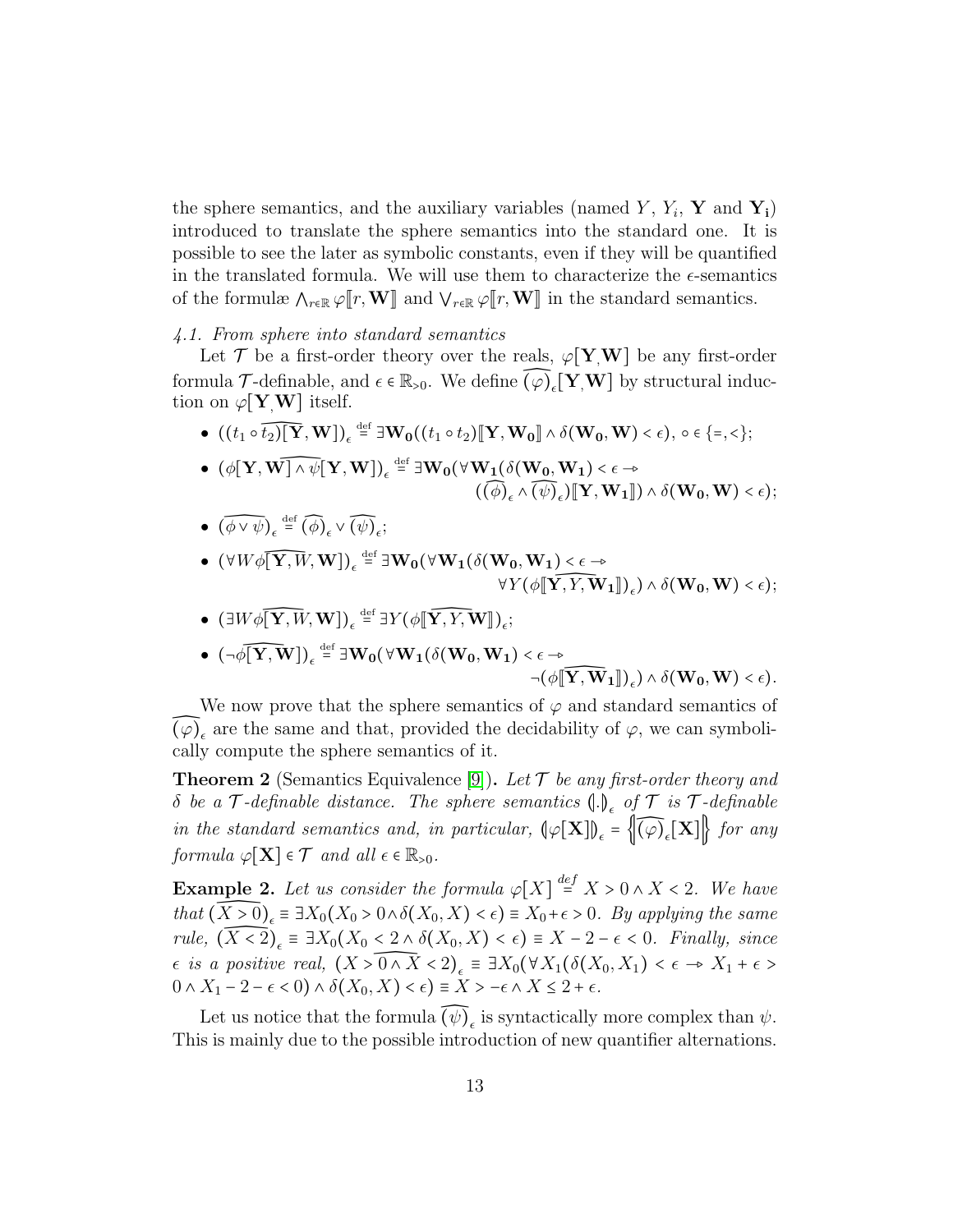## 4.2. From DE into standard semantics

Both erosion semantics and DE semantics are definable in the Tarski's theory, i.e., if  $\psi$  is a formula of the first-order language of the reals equipped of sum, product and comparison relations, then there exist two formulæ  $\widetilde{\psi}_{\epsilon}$  and  $\overline{\psi}_{\epsilon}$  such that  $\psi \ll \epsilon = \{\psi_{\epsilon}\}\$  and  $\psi \ll \epsilon = \{\overline{\psi}_{\epsilon}\}\$ . Moreover, we can compute both of them. As a matter of fact, it is easy to prove that  $\widetilde{\psi}_{\epsilon}[\mathbf{X}]$  =  $\exists \mathbf{X_0} \big( \delta(\mathbf{X}, \mathbf{X_0}) < \epsilon \wedge \psi_{\epsilon} \llbracket \mathbf{X_0} \rrbracket \big).$ 

As concern the formula  $(\psi[\mathbf{Y}, \mathbf{W}])_{\epsilon}$ , we define it by structural induction on  $\psi$  as follows:

- $\bullet \left( \overline{(t_1 \circ t_2)[\mathbf{Y}, \mathbf{W}]} \right)_{\epsilon} \stackrel{def}{=} \forall \mathbf{Y_1}(\delta(\mathbf{Y_1}, \mathbf{W}) < \epsilon \rightarrow (t_1 \circ t_2)[\mathbf{Y}, \mathbf{Y_1}]);$
- $\bullet \; \overline{((\psi_1 \wedge \psi_2)[\textbf{Y},\textbf{W}])}_\epsilon \stackrel{def}{=} \overline{(\psi_1[\textbf{Y},\textbf{W}])}_\epsilon \wedge \overline{(\psi_2[\textbf{Y},\textbf{W}])}_\epsilon;$
- $\bullet \; \overline{((\psi_1 \vee \psi_2)[\textbf{Y}, \textbf{W}])}_\epsilon \stackrel{def}{=} \overline{(\psi_1[\textbf{Y}, \textbf{W}])}_\epsilon \vee \overline{(\psi_2[\textbf{Y}, \textbf{W}])}_\epsilon;$
- $\bullet \ \overline{(\forall W \psi_1[\mathbf{Y}, W, \mathbf{W}])}_\epsilon \stackrel{def}{=} \forall Y \overline{(\psi_1[\![\mathbf{Y}, Y, \mathbf{W}]\!])}_\epsilon;$
- $\bullet \ \overline{(\exists W \psi_1[\mathbf{Y}, W, \mathbf{W}])}_\epsilon \stackrel{def}{=} \exists Y \overline{(\psi_1[\![\mathbf{Y}, Y, \mathbf{W}]\!])}_\epsilon;$
- $\bullet \overline{(\neg \psi[\mathbf{Y}, \mathbf{W}])}_\epsilon \stackrel{def}{=} \neg \exists \mathbf{Y_0}(\delta(\mathbf{Y_0}, \mathbf{W}) < \epsilon \land \psi[\![\mathbf{Y}, \mathbf{Y_0}]\!]).$

As done for the sphere semantics, we reduce the computation of  $\varphi \phi_{\epsilon}$  to the evaluation of the standard semantics of  $\overline{\varphi}_{\epsilon}$ .

**Theorem 3.** Let  $\mathcal T$  be any first-order theory and  $\delta$  be a  $\mathcal T$ -definable distance. The erosion semantics  $\cdot \cdot \cdot \cdot$  of  $\tau$  is  $\tau$ -definable in the standard Tarski's semantics and, in particular,  $\psi[\mathbf{X}](\mathcal{E} = ||(\psi[\mathbf{X}])_{\mathcal{E}}||$  for any formula  $\psi[\mathbf{X}] \in \mathcal{T}$ and all  $\epsilon \in \mathbb{R}_{>0}$ .

*Proof.* By structural induction on  $\psi$ .

 $\psi[\mathbf{Y},\mathbf{W}]$  is atomic.

By the definition of the erosion semantics,  $\{t_1 \circ t_2\}_{\epsilon} = \bigcup_{B(p,\epsilon) \subseteq \{t_1 \circ t_2\}} \{p\},\$ for  $\circ \in \{ = , \le \}$ . The righter term of the last equation is the union of the centers of all the  $\epsilon$ -spheres entirely included into the standard semantics of  $(t_1 \circ t_2)$ . Any point  $\vec{y}$  is included in such a union if and only if all the points belonging to the  $\epsilon$ -sphere centered in  $\vec{y}$  satisfy  $(t_1 \circ t_2)$ . By the standard semantics, the later sentence holds if and only if the formula  $\forall \mathbf{Y}_1(\delta(\mathbf{Y}_1, \mathbf{W}) < \epsilon \rightarrow (t_1 \circ t_2)[\![\mathbf{Y}, \mathbf{Y}_1]\!])$  does the same.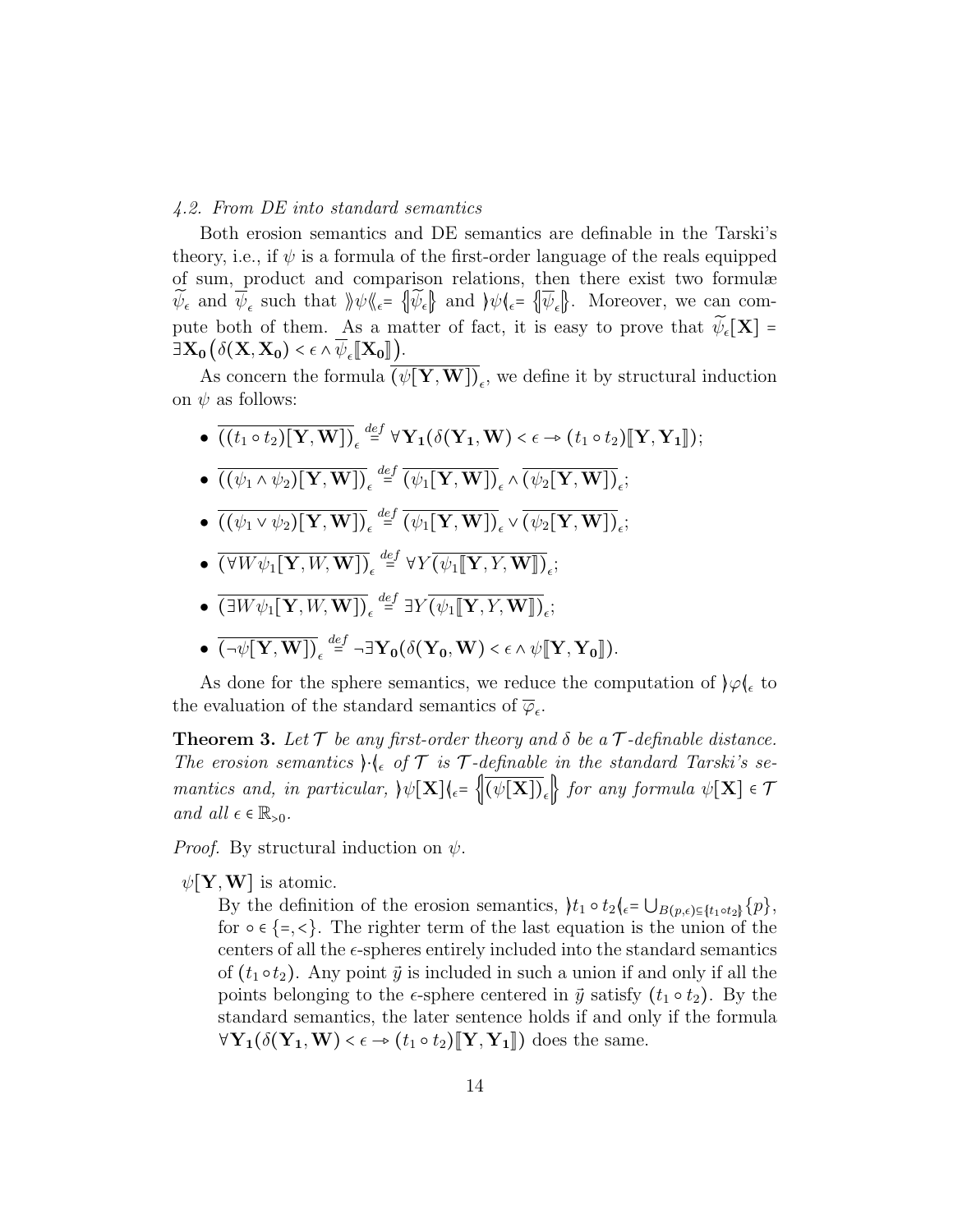$\psi[\mathbf{Y}, \mathbf{W}]$  has the form  $(\psi_1 \wedge \psi_2)[\mathbf{Y}, \mathbf{W}].$ 

By definition,  $\psi_1 \wedge \psi_2 \left( \epsilon \right) = \psi_1 \left( \epsilon \right) \psi_2 \left( \epsilon \right)$ , while, by inductive hypothesis both  $\psi_1(\varepsilon) = \{ |(\psi_1)_{\varepsilon}| \}$  and  $\psi_2(\varepsilon) = \{ |(\psi_2)_{\varepsilon}| \}$  hold. From the standard semantics and the definition of  $(\cdot)_{\epsilon}$ , we deduce the thesis.

- $\psi[\mathbf{Y}, \mathbf{W}]$  has the form  $(\psi_1 \vee \psi_2)[\mathbf{Y}, \mathbf{W}].$ Similarly to the previous case, since  $\psi_1 \vee \psi_2 \left( \epsilon \in \mathcal{H} \right)$ inductive hypothesis both  $\psi_1$ ( $\in$  {|( $\psi_1$ )<sub> $\in$ </sub>|} and  $\psi_2$ ( $\in$  = {|( $\psi_2$ )<sub> $\in$ </sub>|} hold, we can deduce the thesis directly from the standard semantics and the definition of  $(\cdot)_{\epsilon}$ .
- $\psi[\mathbf{Y}, \mathbf{W}]$  has the form  $\forall W \psi_1[\mathbf{Y}, W, \mathbf{W}]$ .

By definition,  $\forall W \psi_1[\mathbf{Y}, W, \mathbf{W}](\epsilon^{\text{def}} = \bigcap_{r \in \mathbb{R}} \psi_1[\mathbf{Y}, r, \mathbf{W}](\epsilon)$ . By inductive hypothesis  $\mathcal{W}_1[\mathbf{Y}, r, \mathbf{W}]\vert_{\epsilon} \equiv (\psi_1[\mathbf{Y}, r, \mathbf{W}])_{\epsilon}$  holds, while by the standard semantics  $\bigcap_{r\in\mathbb{R}}\bigl|\psi_1[\mathbf{Y},r,\mathbf{W}]\bigr|_{\epsilon} \equiv \forall Y \bigl(\psi_1[\mathbf{Y},Y,\mathbf{W}]\bigr)_{\epsilon}$  holds too. Hence, from the definition of erosion semantics, we can conclude that the set  $\{\forall Y (\psi_1[\mathbf{Y}, Y, \mathbf{W}])_{\epsilon}\}\$ is equivalent to the set  $\forall W \psi_1[\mathbf{Y}, W, \mathbf{W}]\}_{\epsilon}.$ 

 $\psi$ [Y,W] has the form  $\exists W \psi_1[Y, W, W]$ .

Using the same argument of the previous case, it is easy to see that the equivalence  $\big\{\exists W\psi_1[\mathbf{Y},W,\mathbf{W}]\big\}_{\epsilon} \stackrel{def}{=} \bigcup_{r\in\mathbb{R}}\big\{\psi_1[\![\mathbf{Y},r,\mathbf{W}]\!]\big\}_{\epsilon} \equiv \Big\{\big\{\exists Y\overline{\big(\psi_1[\mathbf{Y},Y,\mathbf{W}]\big)}_{\epsilon}\Big\}$ holds.

 $\psi[\mathbf{Y}, \mathbf{W}]$  has the form  $\neg \psi_1[\mathbf{Y}, \mathbf{W}]$ .

By definition,  $\rho \neg \psi \left( \epsilon \right) \equiv \bigcup_{B(p,\epsilon) \cap {\psi_1} = \varnothing} \{p\}.$  The righter term of the last equation is the union of the centers of all the  $\epsilon$ -spheres which do not intersect the standard semantics of  $\psi_1$ . Any point  $\vec{y}$  is belongs to such union if and only if all the points included into the  $\epsilon$ -sphere centered in  $\vec{y}$  do not satisfy  $\psi$ . By the standard semantics, the later sentence holds if and only if the formula  $\neg \exists Y_0(\delta(Y_0, W) < \epsilon \wedge \psi \| Y, Y_0 \|)$  does the same.

 $\Box$ 

Since  $\varphi \otimes_{\epsilon}$  is empty if and only if  $\rho \otimes_{\epsilon}$  is empty too, we can use  $\cdot \cdot_{\epsilon}$  in place of  $\|\cdot\|_{\epsilon}$  to evaluate Algorithm [1](#page-9-0) and, in particular, the line [14](#page-9-1) of it. This replacement does not affect the result of the computation, but decrease the complexity of the formulæ whose satisfiability should be tested by the algorithm.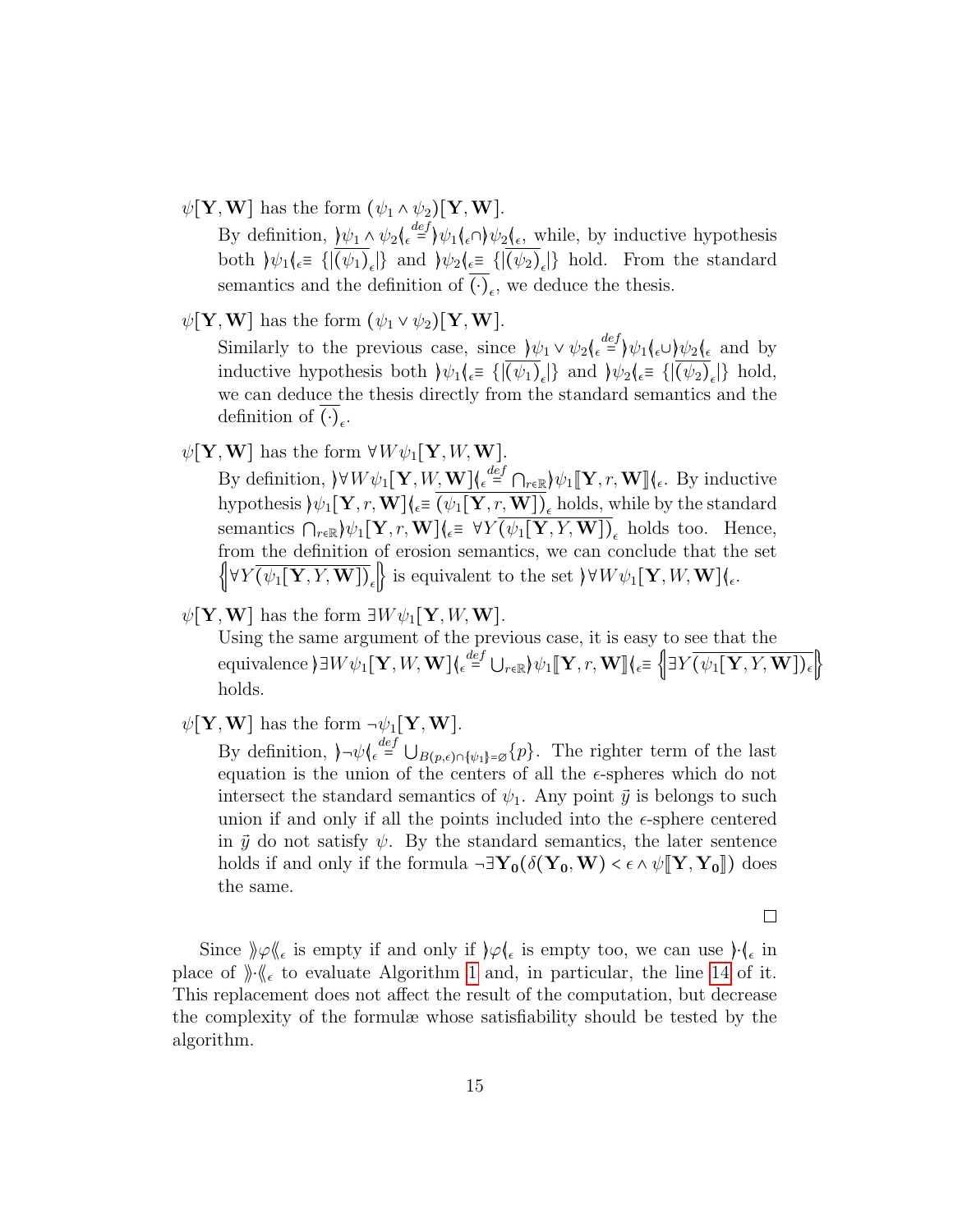#### <span id="page-15-0"></span>5. Formulæ Simplifications

If the formalæ produced by the above described process assume a very specific, but quite frequent, form, then we can syntactically simplify them preserving their semantics. Such simplifications may decrease the complexity of decision procedures of the emptiness test on line [14](#page-9-1) of Algorithm [1.](#page-9-0)

<span id="page-15-1"></span>**Lemma 2.** Let  $\mathbb{S} \subseteq \mathbb{R}^n$  be a closed and convex set,  $\epsilon \in \mathbb{R}_{>0}$ , and  $p \in \mathbb{R}^n$ . If  $\forall X_0(\delta(p, X_0) < \epsilon \rightarrow \exists X_1(X_1 \in \mathbb{S} \land \delta(X_0, X_1) < \epsilon)$ ) holds, then  $p \in \mathbb{S}$ .

*Proof.* The proof is given by contradiction. Let  $p \in (\mathbb{R}^n \setminus \mathbb{S})$  satisfying the assumption of the lemma. By letting  $X_0 = p$  we get  $\exists X_1(X_1 \in \mathbb{S} \land \delta(p, X_1)$  $\epsilon$ ), therefore  $B(p, \epsilon) \cap \mathbb{S} \neq \emptyset$ , and  $\delta(p, \mathbb{S}) < \epsilon$ .

Then the distance  $\delta(p, conv(\mathbb{S}))$  is a nonzero number  $d < \epsilon$ , since  $\mathbb{S} =$ conv(S) is closed. Let  $q \in S$  be such a point that  $\delta(q, p) = d$ . We can use the linear separability theorem: because  $p = conv(p)$  and  $\mathbb{S} = conv(\mathbb{S})$  are two disjoint convex sets, there exists a separating hyperplane perpendicular to the line through  $q$  and  $p$ .

Let us now consider a point  $v \in B(p, \epsilon)$  on the line going through p and q such that  $\delta(v, p) = \varepsilon - d/2$  and  $\delta(v, q) = \varepsilon + d/2$ . Then  $\delta(v, \mathbb{S}) \geq \delta(v, q) > \varepsilon$ , which is a contradiction with the assumption  $\forall X_0(\delta(p, X_0) < \epsilon \to \exists X_1(X_1 \epsilon$  $\mathcal{S} \wedge \delta(\mathbf{X_0}, \mathbf{X_1}) < \epsilon$ ), if  $d > 0$ . Therefore  $\delta(p, \mathbb{S}) = 0$ , and because S is closed,  $p \in \mathbb{S}$ .  $\Box$ 

**Theorem 4.** Let  $\mathcal{T}$  be a first-order theory over the reals,  $\varphi_1[\mathbf{X}], \ldots, \varphi_k[\mathbf{X}]$ be k first-order formulæ  $\mathcal T$ -definable, such that sets  $\{\varphi_1\}, \ldots, \{\varphi_k\} \subseteq \mathbb{R}^n$  are convex and closed, and let  $\epsilon \in \mathbb{R}_{>0}$ . Then the formula

$$
\psi[\mathbf{X}] \stackrel{def}{=} \exists \mathbf{X_0} (\forall \mathbf{X_1} (\delta(\mathbf{X_0}, \mathbf{X_1}) < \epsilon \rightarrow \land \land^k_{i=1} \exists \mathbf{X_{i+1}} (\varphi_i [\![\mathbf{X_{i+1}}]\!] \land \delta(\mathbf{X_{i+1}}, \mathbf{X_1}) < \epsilon)) \land \delta(\mathbf{X}, \mathbf{X_0}) < \epsilon)
$$

is equivalent to the formula

$$
\theta[\mathbf{X}] \stackrel{def}{=} \exists \mathbf{X_0}((\bigwedge_{i=1}^k \varphi_i [\![\mathbf{X_0}]\!]) \wedge \delta(\mathbf{X}, \mathbf{X_0}) < \epsilon).
$$

*Proof.* ( $\Rightarrow$ ) Let  $\psi$  ||q|| hold for a point  $q \in \mathbb{R}^n$ . That is equivalent to the formula  $\exists X_0(\forall X_1(X_1 \in B(X_0, \epsilon) \rightarrow \wedge_{i=1}^k \exists X_{i+1}(X_{i+1} \in {\varphi_i} \cap B(X_1, \epsilon))) \wedge X_0 \in B(\alpha, \epsilon)$  $B(q,\epsilon)$ ).

Now we can use Lemma [2,](#page-15-1) letting  $p = \mathbf{X_0}, \mathbb{S} = \{\varphi_i\}$  ) and get for any choice of  $i \in \{1, ..., k\}$  that  $\mathbf{X_0} \in \{\varphi_i\}$ . Then,  $\theta[\![q]\!] = \exists \mathbf{X_0} (\mathbf{X_0} \in (\bigcap_{i=1}^k {\varphi_i}]) \wedge$ <br> $\delta(q, \mathbf{X}) \geq \epsilon)$  is true for the given point  $q \in \mathbb{R}^n$  $\delta(q, \mathbf{X_0}) < \varepsilon$ ) is true for the given point  $q \in \mathbb{R}^n$ .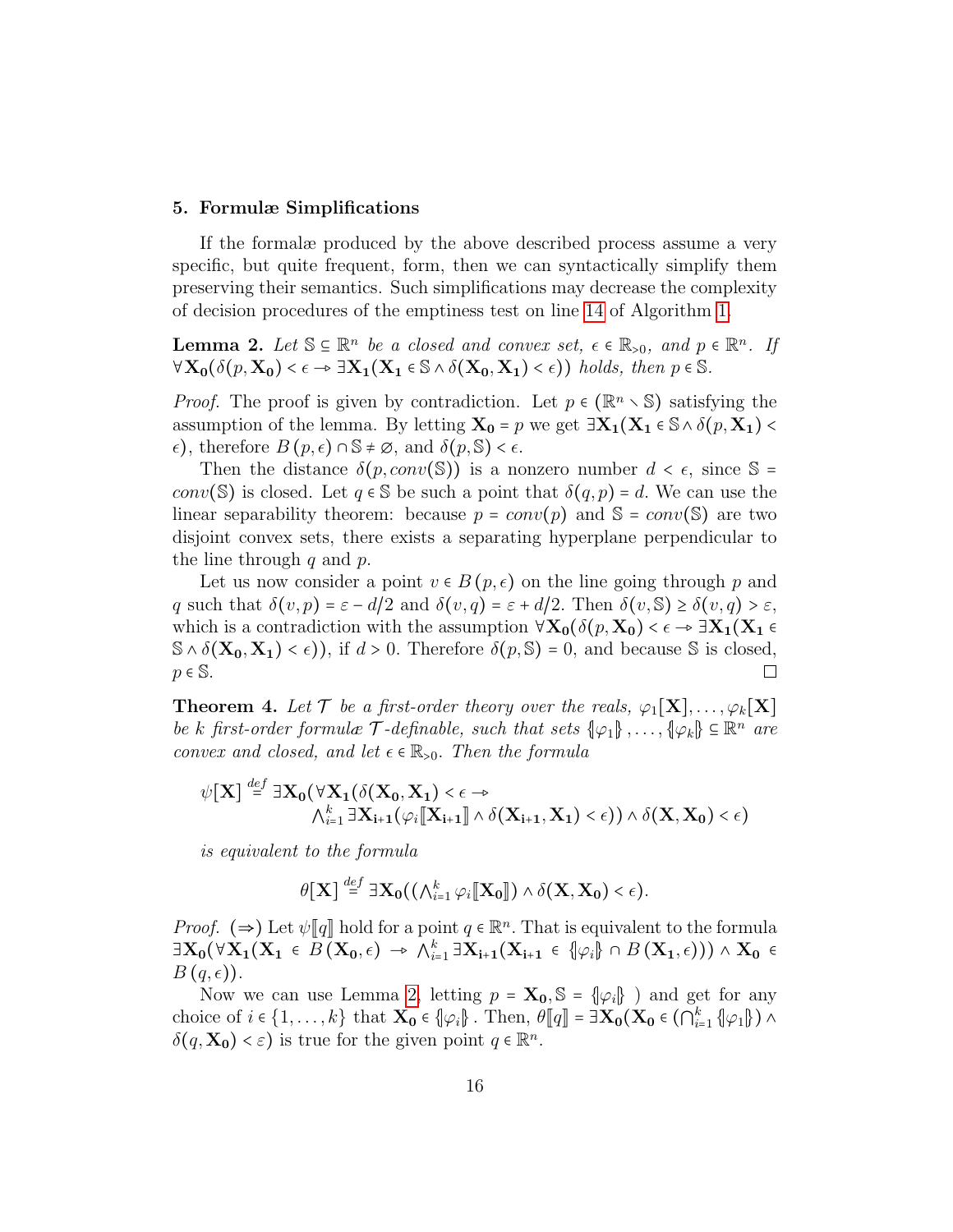$(\Leftarrow)$  Let  $\theta[\![q]\!]$  hold for a point  $q \in \mathbb{R}^n$ . That means the same as the formula  $\exists \mathbf{X_0}(\mathbf{X_0} \in (\bigcap_{i=1}^k {\varphi_i \} ) \cap B(q, \epsilon)),$  which implies  $\exists \mathbf{X_0}(\forall \mathbf{X_1}(\delta(\mathbf{X_0}, \mathbf{X_1}) < \epsilon \rightarrow \mathbf{X_0}(\delta(\mathbf{X_0}, \mathbf{X_1}) < \epsilon))$  $\mathbf{X_0} \in \bigcap_{i=1}^k \{ \varphi_i \} \big) \wedge \delta(\mathbf{X_0}, \mathbf{X_1}) < \varepsilon$ ), that in turn implies  $\exists \mathbf{X_0} (\forall \mathbf{X_1} (\delta(\mathbf{X_0}, \mathbf{X_1}) < \varepsilon)$  $\epsilon \to \bigwedge_{i=1}^k \exists \mathbf{X}_{i+1}(\mathbf{X}_{i+1} \in {\varphi_i} \land \delta(\mathbf{X}_{i+1}, \mathbf{X}_1) < \epsilon))$ , because from above there<br>exists at losst  $\mathbf{X} = \mathbf{X} \times \mathbf{X} = \mathbf{X} \times \mathbf{X}$  for every  $\mathbf{X} \in B(\mathbf{X}, \epsilon)$ exists at least  $X_2 = X_0, X_3 = X_0, \ldots X_{k+1} = X_0$  for every  $X_1 \in B(X_0, \epsilon)$ . Which means  $\psi[[q]]$  holds.  $\Box$ 

**Theorem 5.** Let  $\mathcal{T}$  be a first-order theory over the reals,  $\varphi_1[\mathbf{X}], \ldots, \varphi_k[\mathbf{X}]$  be k first-order formulæ  $\mathcal{T}$ -definable, such that the union of sets  $\{\varphi_1\}, \ldots, \{\varphi_k\} \subseteq$  $\mathbb{R}^n$  is a convex and closed subset of  $\mathbb{R}^n$ , and let  $\epsilon \in \mathbb{R}_{>0}$ .

Then the formula

$$
\psi[\mathbf{X}] \stackrel{\text{def}}{=} \exists \mathbf{X}_0 (\forall \mathbf{X}_1(\delta(\mathbf{X}_0, \mathbf{X}_1) < \epsilon \rightarrow \\ \vee_{i=1}^k \exists \mathbf{X}_{i+1}(\varphi_i[\![\mathbf{X}_{i+1}]\!]\land \delta(\mathbf{X}_{i+1}, \mathbf{X}_1) < \epsilon)) \land \delta(\mathbf{X}, \mathbf{X}_0) < \epsilon)
$$

is equivalent to the formula

$$
\theta[\mathbf{X}] \stackrel{def}{=} \exists \mathbf{X_0}((\bigvee_{i=1}^k \varphi_i [\![\mathbf{X_0}]\!]) \wedge \delta(\mathbf{X}, \mathbf{X_0}) < \epsilon).
$$

*Proof.* ( $\Rightarrow$ ) Let  $\psi[\![q]\!]$  hold for a point  $q \in \mathbb{R}^n$ . That is equivalent to the formula  $\exists X_0 (\forall X_1 (X_1 \in B(X_0, \epsilon) \rightarrow \bigvee_{i=1}^k \exists X_{i+1}(X_{i+1} \in {\varphi_i} \cap B(X_1, \epsilon))) \land$ <br>  $X \in B(\alpha, \epsilon)$ , which is equivalent to  $\exists X (\forall X (X \in B(X, \epsilon)) \land \exists X (X \in A)$  $\mathbf{X_0} \in B(q, \epsilon)$ , which is equivalent to  $\exists \mathbf{X_0} (\forall \mathbf{X_1} (\mathbf{X_1} \in B(\mathbf{X_0}, \epsilon) \rightarrow \exists \mathbf{X_2} (\mathbf{X_2} \in B))$  $(\bigcup_{i=1}^k \{\varphi_i\}) \cap B(\mathbf{X}_1, \epsilon))$ )  $\wedge \mathbf{X}_0 \in B(q, \epsilon)$ ).

Now we can use Lemma [2,](#page-15-1) letting  $p = \mathbf{X_0}$ ,  $\mathbb{S} = \bigcup_{i=1}^k {\varphi_i}$ , and get  $\mathbf{X_0}$  $\bigcup_{i=1}^k \left\{ \varphi_i[\mathbf{X}] \right\} = \left\{ \bigvee_{i=1}^k \varphi_i[\mathbf{X}] \right\}.$  Then  $\theta[\![q]\!] = \exists \mathbf{X_0} \big( \big( \vee_{i=1}^k \varphi_i[\mathbf{X_0}] \big) \wedge \delta(q, \mathbf{X_0}) < \varepsilon \big)$ is true for the given point  $q \in \mathbb{R}^n$ .

 $(\Leftarrow)$  Let  $\theta[\![q]\!]$  hold for a point  $q \in \mathbb{R}^n$ . That means the same as the formula  $\exists \mathbf{X_0} (\mathbf{X_0} \in (\bigcup_{i=1}^k \{\varphi_i\}) \cap B(q, \epsilon)),$  which implies  $\exists \mathbf{X_0} (\forall \mathbf{X_1} (\delta(\mathbf{X_0}, \mathbf{X_1}) < \epsilon \rightarrow \mathbf{X_0}) \cup \mathbb{R}$  $\mathbf{X_0} \in \bigcup_{i=1}^k \{ \varphi_i \} \} \wedge \delta(\mathbf{X_0}, \mathbf{X_1}) < \varepsilon$ ), that in turn implies  $\exists \mathbf{X_0} (\forall \mathbf{X_1}(\delta(\mathbf{X_0}, \mathbf{X_1}) < \varepsilon)$  $\epsilon \to \bigvee_{i=1}^k \exists \mathbf{X}_{i+1}(\mathbf{X}_{i+1} \in {\varphi_i} \wedge \delta(\mathbf{X}_{i+1}, \mathbf{X}_1) < \epsilon))$ , because from above, there exists  $i \in \{1, 2, ..., k\}$  satisfying  $\mathbf{X_0} \in \{\varphi_i\}$ , which means  $\psi[\![q]\!]$  holds.  $\Box$ 

**Theorem 6.** If  $\varphi$  is a formula without free variables, then  $\varphi \langle \xi_{\epsilon} = \varphi | \xi_{\epsilon} = \varphi |$ .

Proof. As first thing, let notice that the standard evaluation of a formula  $\psi$  without free variables is a truth value which can be true ( $\tau$ ) or false ( $\bot$ ). Hence, the standard semantics of a formula without free variables is either  $\{\psi\} = \mathbb{R}^*$  or  $\{\psi\} = \emptyset$ . Moreover, the  $\epsilon$ -expansions of such kind of sets, correspond to the sets themselves, i.e.,  $B(\mathbb{R}^*, \epsilon) = \mathbb{R}^*$  and  $B(\emptyset, \epsilon) = \emptyset$ . Let first demonstrate by structural induction on a formula  $\psi$  without free variables that  $\psi|_{\epsilon} = \psi|$ .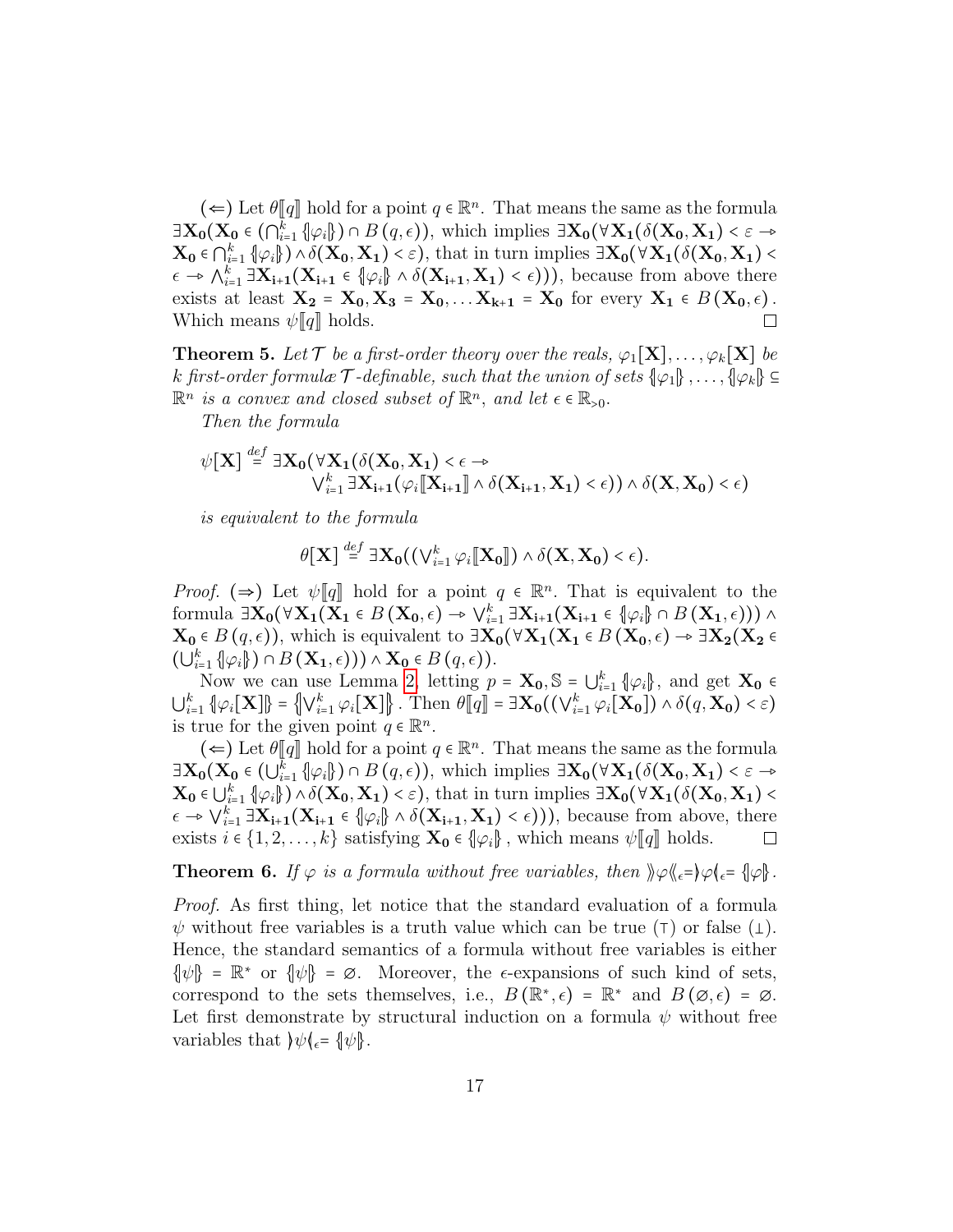- $t_1 \circ t_2$ , for  $\circ \in \{ =, \leq \}$ .  $\}t_1 \circ t_2\|_{\epsilon}$  is defined as the union of all the centers of the  $\epsilon$ -spheres entirely included into  $\{t_1 \circ t_2\}$ . Since  $(t_1 \circ t_2)$  is without free variables, either  $\{t_1 \circ t_2\} = \mathbb{R}^*$  or  $\{t_1 \circ t_2\} = \emptyset$ . Let notice that both  $\bigcup_{B(p,\epsilon)\subseteq\mathbb{R}^*} \{p\} = \mathbb{R}^*$  and  $\bigcup_{B(p,\epsilon)\subseteq\mathcal{Q}} \{p\} = \emptyset$  hold. But this means that if  $(t_1 \circ t_2)$  is true, then  $\{t_1 \circ t_2\} = \mathbb{R}^* = t_1 \circ t_2$ , while if  $(t_1 \circ t_2)$  is false, then  $\{t_1 \circ t_2\} = \emptyset = t_1 \circ t_2\langle \_ \epsilon$ . Then we can state that  $\{t_1 \circ t_2\} = t_1 \circ t_2\langle \_ \epsilon$ .
- $\psi_1 \wedge \psi_2$ . By the definition of erosion semantics  $\psi_1 \wedge \psi_2 \left( \epsilon \epsilon^{\frac{def}{}} \right) \psi_1 \left( \epsilon \wedge \epsilon \right) \psi_2 \left( \epsilon \epsilon \epsilon^{\frac{def}{}} \right)$ Moreover, by inductive hypothesis we know that  $|\psi_1|_{\epsilon} = |\psi_1|$  and  $|\psi_2|_{\epsilon} =$  $\{\psi_2\}.$  Hence,  $\{\psi_1 \wedge \psi_2\} = \{\psi_1\} \cap \{\psi_2\} = \psi_1(\epsilon \cap \psi_2(\epsilon = \psi_1 \wedge \psi_2(\epsilon \text{ holds.})$
- $\psi_1 \vee \psi_2$ . Similarly to the previous case, exploiting the erosion semantics' definition and the inductive hypothesis, we have that the equalities  $\{\psi_1 \vee \psi_2\} = \{\psi_1\} \cup \{\psi_2\} = \psi_1(\epsilon \cup \psi_2(\epsilon = \psi_1 \vee \psi_2(\epsilon \text{ hold})).$
- $\forall W \psi[W]$ . In this case,  $\forall W \psi[W] \left( \epsilon \right) \in \bigcap_{r \in \mathbb{R}} \psi[r] \left( \epsilon$ . By inductive hypoth-<br>over it holds that  $\psi[r] \left( \epsilon \psi[r] \right)$ . Thus, by the standard somewise it esis it holds that  $\psi[r]$ <sub> $\in$ </sub>  $\psi[r]$ . Thus, by the standard semantics it follows that  $\forall W \psi[W](\epsilon = \bigcap_{r \in \mathbb{R}} \psi[r](\epsilon = \bigcap_{r \in \mathbb{R}} \psi[r](r)) = {\forall W \psi[W](\epsilon)}$ .
- $\exists W \psi[W]$ . Similarly to the previous case, exploiting the erosion semantics' definition and the inductive hypothesis, we have that the equalities  $\partial \exists W \psi[W](\epsilon = \bigcup_{r \in \mathbb{R}} \psi[r](\epsilon = \bigcup_{r \in \mathbb{R}} \psi[r](r)) = {\exists W \psi[W](\epsilon)}$  hold.
- $\neg \psi$ . By the definition of erosion semantics  $\neg \psi$   $\in \bigcup_{B(p,\epsilon)\cap \{\psi\}=\emptyset} \{p\}$ . Note that if  $\psi$  is true, then  $\neg \neg \psi$  $\n\leftarrow \bigcup_{B(p,\epsilon) \cap \mathbb{R}^* = \varnothing} \{p\} = \varnothing = \{\neg \psi\}$ , while if  $\psi$ is false, then  $\rho \rightarrow \psi$ <sub> $\epsilon$ </sub>=  $\bigcup_{B(p,\epsilon)\cap\emptyset=\emptyset}$  =  $\mathbb{R}^*$  =  $\{\neg \psi\}$ , which means that  $\partial -\psi|_{\epsilon} = \{|\neg \psi|\}.$

Finally, the DE semantics  $\Vert \cdot \Vert_{\epsilon}$  of a formula  $\psi$  is defined as  $B(\Psi(\epsilon, \epsilon))$ . If  $\psi$ is without free variables, we know that  $B(\psi(\epsilon, \epsilon)) = B(\psi(\epsilon), \epsilon)$ . Moreover, since in this case  $\{\psi\}$  is either  $\mathbb{R}^*$  or  $\emptyset$ , it holds that  $B(\{\psi\}, \epsilon) = \{\psi\}$ , which in turn means that  $\psi \psi \langle \xi = B(\psi \xi) \rangle = \psi \langle \xi \rangle$ . In conclusion we can state that if a formula  $\psi$  is without free variables, then  $\psi \psi_{\epsilon} = {\psi \psi}$ .  $\Box$ 

# <span id="page-17-0"></span>6. Analysis of Two Biological Hybrid Models

Oscillatory electrical stimuli have been considered central for the activities of several brain regions since the '80s. It was shown that they play an important role in the olfactory information processing [\[10\]](#page-25-2) and they were observed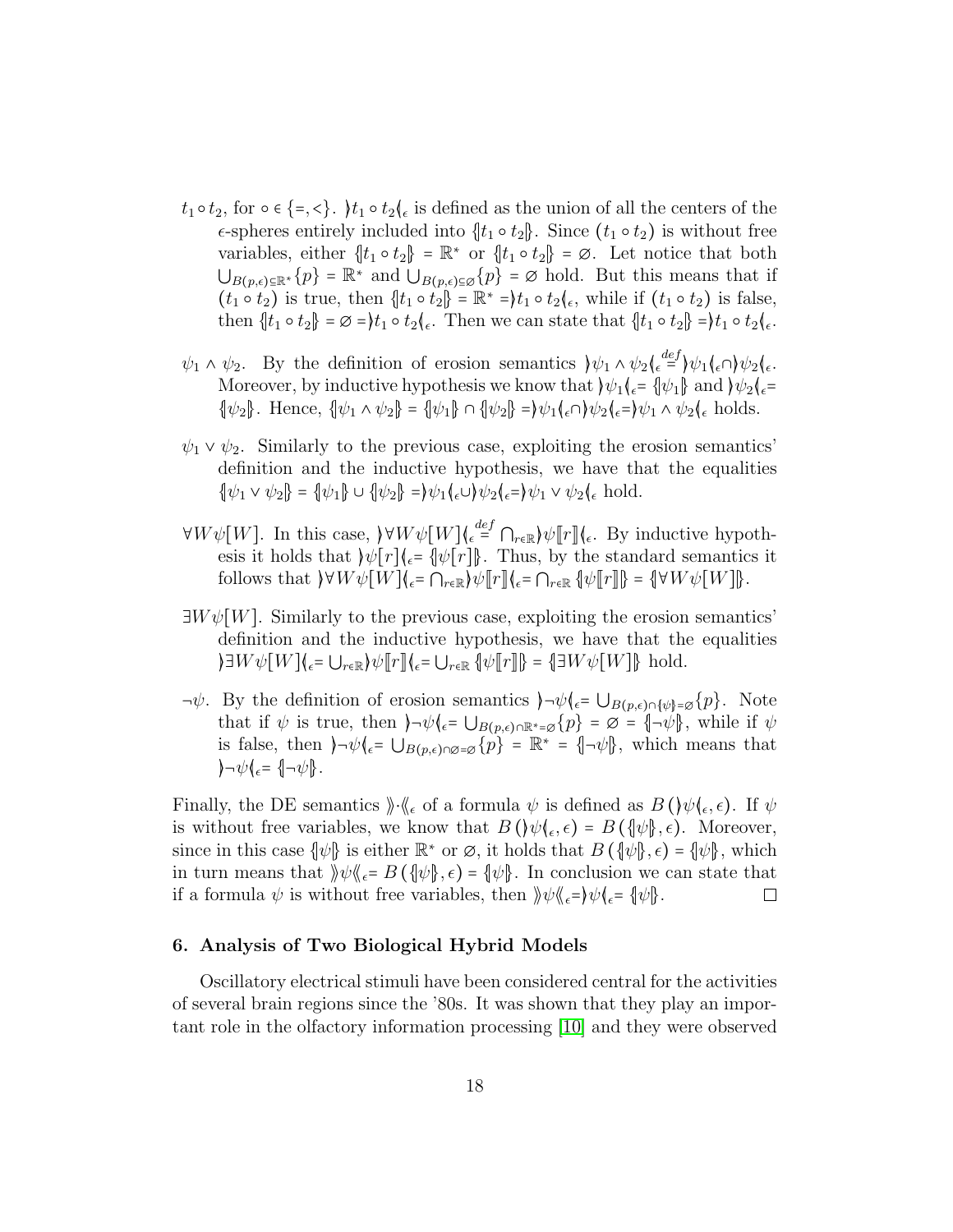in the hippocampus [\[11\]](#page-25-3), in the thalamus [\[12\]](#page-25-4), and in the cortex [\[13\]](#page-25-5). Many studies suggested that, in the mammalian visual system, neurons signals may be group together through in-phase oscillations [\[14\]](#page-25-6). Hence, the development and analysis of models representing oscillatory phenomena assume a great importance in understanding the neurophysiological activities.

A simple continuous model of a single oscillator has been proposed in [\[15\]](#page-25-7). The model describes the evolutions of one excitatory neuron  $(N_e)$  and one inhibitory neuron  $(N_i)$  by mean of the ordinary differential system.

<span id="page-18-0"></span>
$$
f(\tau,\lambda): \begin{cases} \n\dot{X}_e = -\frac{X_e}{\tau} + \tanh(\lambda * X_e) - \tanh(\lambda * X_e) \\
\dot{X}_i = -\frac{X_i}{\tau} + \tanh(\lambda * X_i) + \tanh(\lambda * X_i) \n\end{cases}
$$
\n(1)

where  $X_e$  and  $X_i$  are the output of  $N_e$  and  $N_i$ , respectively,  $\tau$  is a characteristic time constant, and  $\lambda > 0$  is the amplification gain.

We approximated the not linear part of the System [\(1\)](#page-18-0) (i.e., tanh  $(\lambda * X)$ ) by the piecewise function  $h_{\lambda,\alpha}(z)$  defined as follow:

$$
h_{\lambda,\alpha}(z) \stackrel{\text{def}}{=} \begin{cases} -1 & \text{if } z < -\frac{\alpha}{\lambda} \\ \frac{\lambda}{\alpha} * z & \text{if } -\frac{\alpha}{\lambda} \le z < \frac{\alpha}{\lambda} \\ 1 & \text{if } z \ge \frac{\alpha}{\lambda} \end{cases} \tag{2}
$$

where  $\alpha$  is the approximation coefficient which determines the slope of the central segment (see Figure [1\)](#page-18-1). This leads to the hybrid automaton  $H_{\tilde{f}}$  is depicted in Figure [2.](#page-19-0)



<span id="page-18-1"></span>Figure 1:  $h_{\lambda,\alpha}(X)$  approximating tanh  $(\lambda * X)$ 

We intend to study  $H_{\tilde{f}}$  behavior through sphere semantics, exploiting cylindrical algebraic decomposition tools to automatically compute it. In particular, we want to prove that each point in the space reaches a bounded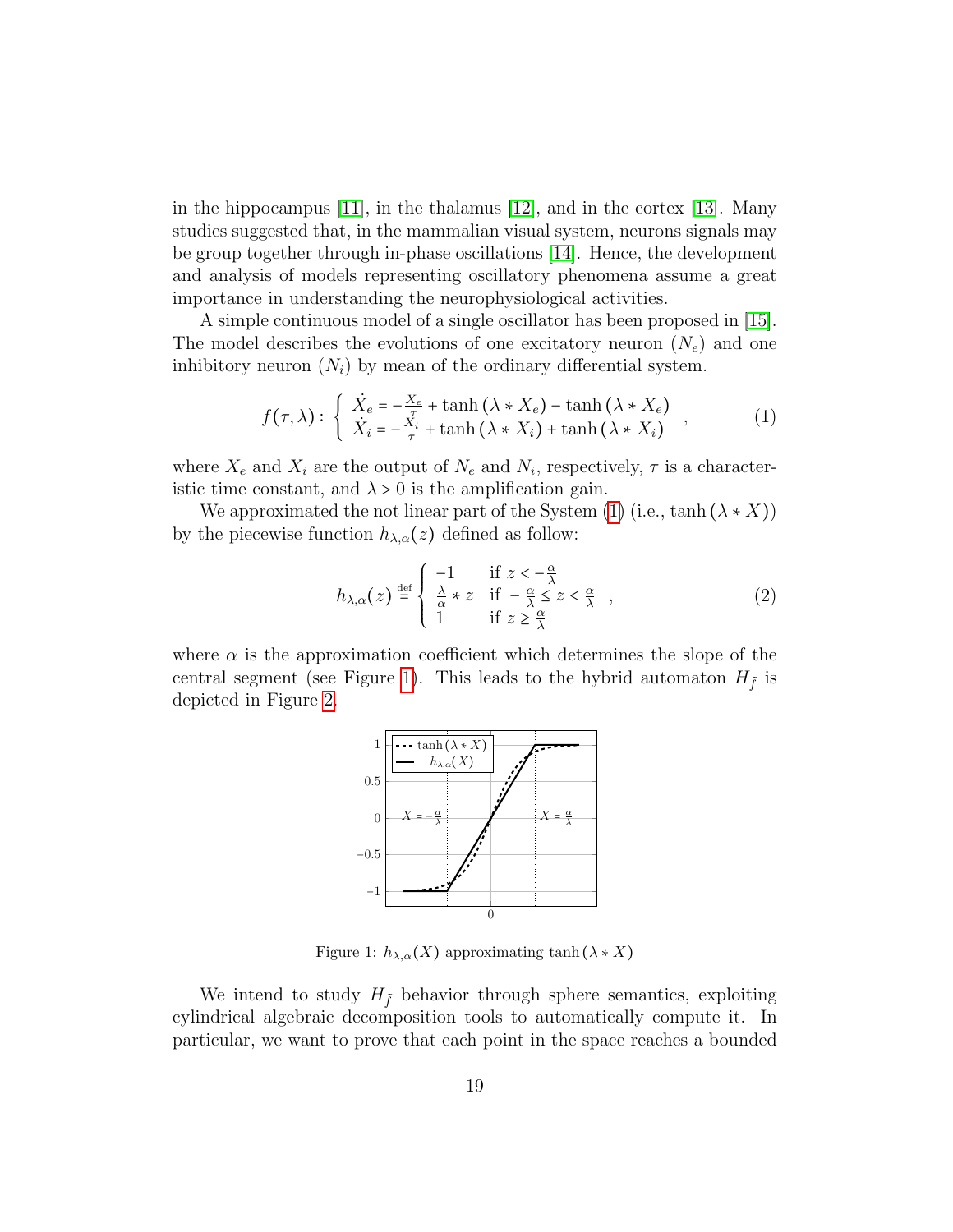

<span id="page-19-0"></span>Figure 2: A graphical representation of the hybrid automaton  $H_{\tilde{f}}$  associated to the function  $\tilde{f}_{\alpha}(\tau,\lambda)$ 

region which includes the limit cycle. Notice that in this example our automata have unbounded invariants, hence the termination of sphere semantics reachability algorithm is not guaranteed.

First of all, we replace the differential equations with the corresponding first-degree Taylor polynomials. In order to keep the presentation simple, in this section we fix the parameters as follows  $\tau = 3$ ,  $\lambda = 1$ ,  $\alpha = 2$ . Hence, the activations correspond to the axis  $X_i = \pm 2$  and  $X_e = \pm 2$ .

We start computing the intersections of the limit cycle with the activation regions. Consider for instance the intersection  $Q_0 = \langle x_{Q_0}, 2 \rangle$  of the limit cycle with  $X_i = 2$  and  $X_e > 0$ . We have that  $x_{Q_0}$  is the unique solution of the equation which describes the intersection of the diamond-like limit cycle with  $X_i = 2$ . Similarly, consider point  $Q_1 = \langle 2, y_{Q_1} \rangle$  that in turn corresponds to the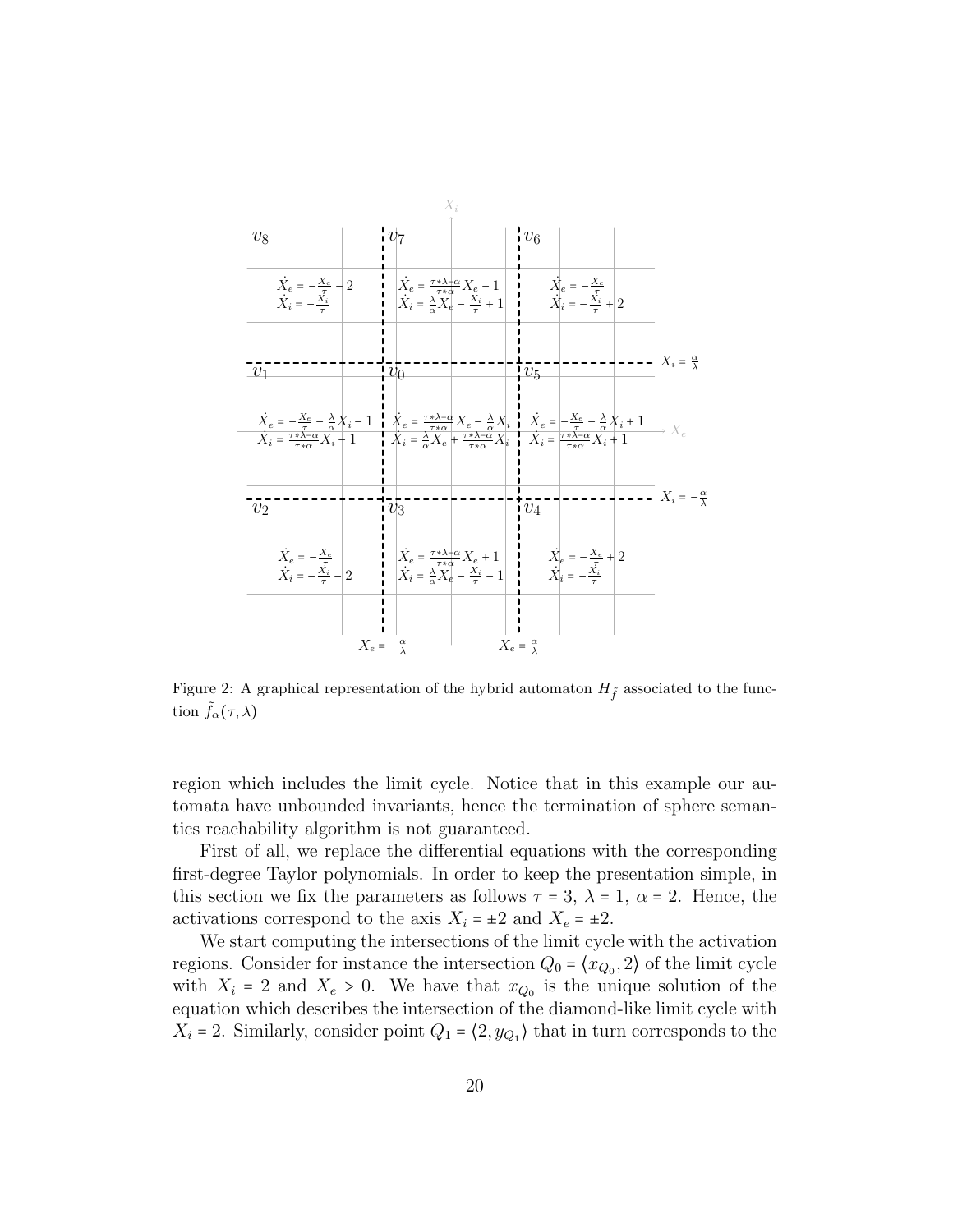intersection of the limit cycle with  $X_e = 2$  and  $X_i > 0$ . Let us now consider a point  $P_0$  located on  $X_i = 2$  such that its distance  $d_0$  from  $Q_0$  is at least 2 $\epsilon$ , i.e.,  $P_0 = \langle x_{P_0}, 2 \rangle$  and  $\delta(Q_0, P_0) = d_0 > 2\epsilon$ . Consider now any point  $P_1$ on  $X_e = 2$  resulting from the sphere semantics evaluation of the continuous evolution which starts in  $P_0$  inside location  $v_6$ . Thus, let denote with  $d_1$  the distance between such  $P_1$  and  $Q_1$ , i.e.,  $\delta(Q_1, P_1) = d_1$ . If we could prove that  $d_1$  is always smaller than  $d_0$ , then we would be able to conclude that all the points which start from a distance of at least  $2\epsilon$  from the limit cycle converge to a flow tube having diameter  $2\epsilon$  that includes the limit cycle. Of course, to obtain such conclusion, we need to prove this property on all locations.

We can formalize this concept through a first-order formula. We denote with r and s the straight lines  $X_i = 2$  and  $X_e = 2$ , respectively, and with the notation  $Q_0 \in r \cap C \cap X_e > 0$  the membership of  $Q_0$  to the intersection of straight line r with limit cycle  $C$  and positive  $X_e$  semi-plane. Moreover, with the notation  $(P_0 \rightarrow_C P_1)$ , we denote the continuous transition from point  $P_0$  to point  $P_1$  performed exploiting sphere semantics. Thus, our desired property can be expressed as:

$$
\forall Q_0 Q_1 \forall P_0 P_1 \big( (Q_0 \in r \cap C \cap X_e > 0 \land Q_1 \in s \cap C \cap X_i > 0 \land P_0 \in r \cap X_e > 0 \land P_1 \in s \cap X_e > 0 \land \delta(Q_0, P_0) > 2\epsilon \land (P_0 \rightarrow_C P_1)_{\epsilon} \big) \rightarrow \delta(Q_1, P_1) < \delta(Q_0, P_0) \big)
$$
\n
$$
(3)
$$

stating the convergence to the limit flow tube in location  $v_6$ . Such property can be easily rewritten for each location of the hybrid automaton, changing the roles of activation border lines  $r$  and  $s$ .

We implemented a Python package that encodes the  $\epsilon$ -semantics framework together with the simplifications presented in Section [5.](#page-15-0) Moreover, this package provides easy-to-use interfaces to REDLOG and allow us to test the satisfiability of a formula. We used it to both evaluate  $( P_0 \rightarrow_C P_1 )_{\epsilon}$  and prove our conjectures (the result is computed within few seconds).

As far as  $(0,0)$  is concerned, it is immediate to prove that it reaches points different from itself and, hence, it reaches the limit flow tube.

Other interesting properties that automatically verified express, for instance, the fact that applying the sphere semantics there are points that cross the limit cycle (in both directions). This is quite natural since points closer than  $\epsilon$  to the limit cycle get expanded and cross it.

In order to investigate the effectiveness of our methods, we performed further analysis on a different biological system: the glycemic control in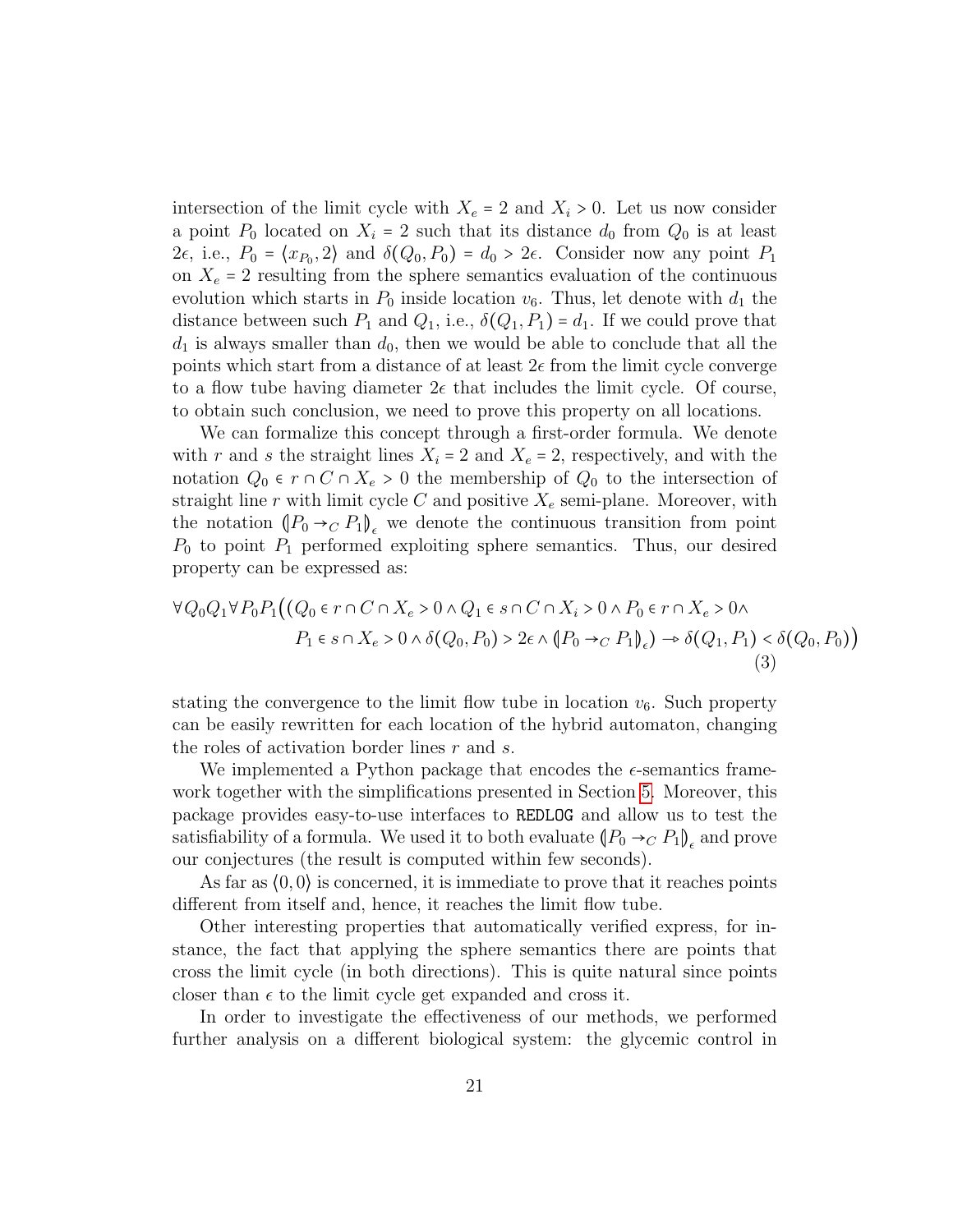diabetic patients. Such control task consists in monitoring and correcting the blood glucose level of a patient affected by diabetes. Since it is well known that a good glycemic control plays an important role in the diabetes care, it is important to develop and study models that may result useful in the design of insulin infusion devices.

The investigated hybrid automaton is based on the continuos model presented in [\[16\]](#page-25-8). The overall system is depicted by the following system.

$$
\frac{dG}{dt} = -p_1G - X(G + G_B) + g(t)
$$
  
\n
$$
\frac{dX}{dt} = -p_2X + p_3I
$$
  
\n
$$
\frac{dI}{dt} = -n(I + I_B) + \frac{1}{V_I}i(t)
$$

where the functions  $g(t)$  and  $i(t)$  directly depend on G and t, respectively, and are piecewise defined as:

$$
i(t) = \begin{cases} \frac{25}{3} & G(t) \le 4\\ \frac{25}{3}(G(t) - 3) & G(t) \in [4, 8] \\ \frac{125}{3} & G(t) \ge 8 \end{cases} \qquad g(t) = \begin{cases} \frac{t}{60} & t \le 30\\ \frac{120 - t}{180} & t \in [30, 120] \\ 0 & t \ge 120 \end{cases}.
$$

The variable G characterizes the plasma glucose concentration,  $X$  the insulin concentration in the remote compartment, while  $I$  is the free plasma insulin concentration. The constants  $G_B$  and  $I_B$  represent the basal reference values of plasma glucose and insulin, respectively, while  $i(t)$  and  $g(t)$  describe the infusion evolution of glucose and insulin into the bloodstream of the patient.

First of all, we dived the space into nine different sectors, accordingly with the combination between the different evolutions of the functions  $q(t)$ and  $i(t)$ . Since the phases of  $g(t)$  directly depend on time, we added a further variable to our model: the time variable  $T$  that measure the time since the begin of the simulation. We approximate the differential equations with the corresponding first-degree Taylor polynomials. The resultant hybrid automaton is depicted in Figure [3,](#page-22-0) where all the activations are satisfied when the variables  $G$  and  $T$  assume the values that lie on the dashed straight lines, while the resets are simply identity functions.

Given our model, we may want to test whether the glucose concentration grows too fast or not. This behavior can be identified by testing the reachability of a half-space above a given line: the higher the slope of the line,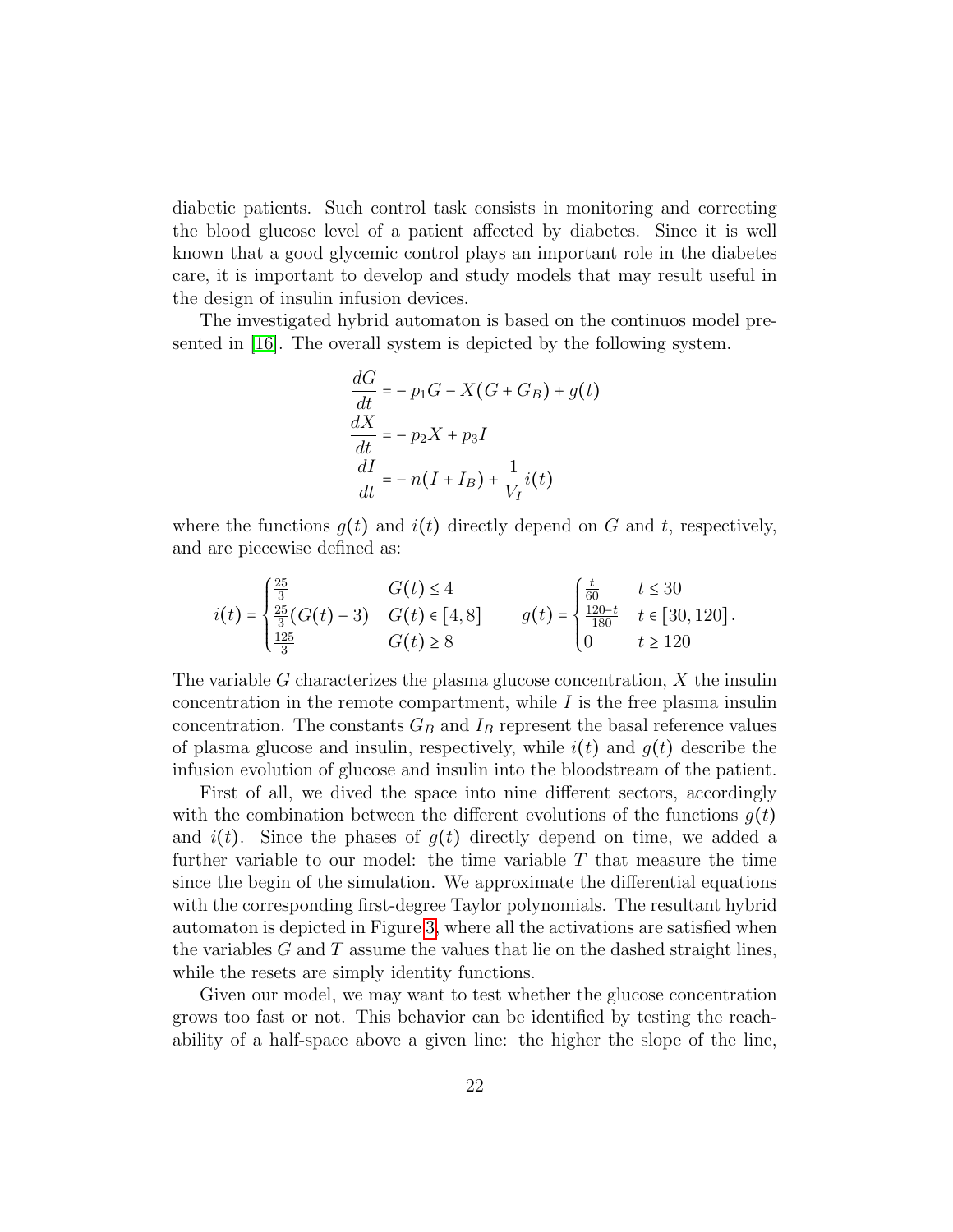

<span id="page-22-0"></span>Figure 3: A graphical representation of the glycemic control hybrid automaton.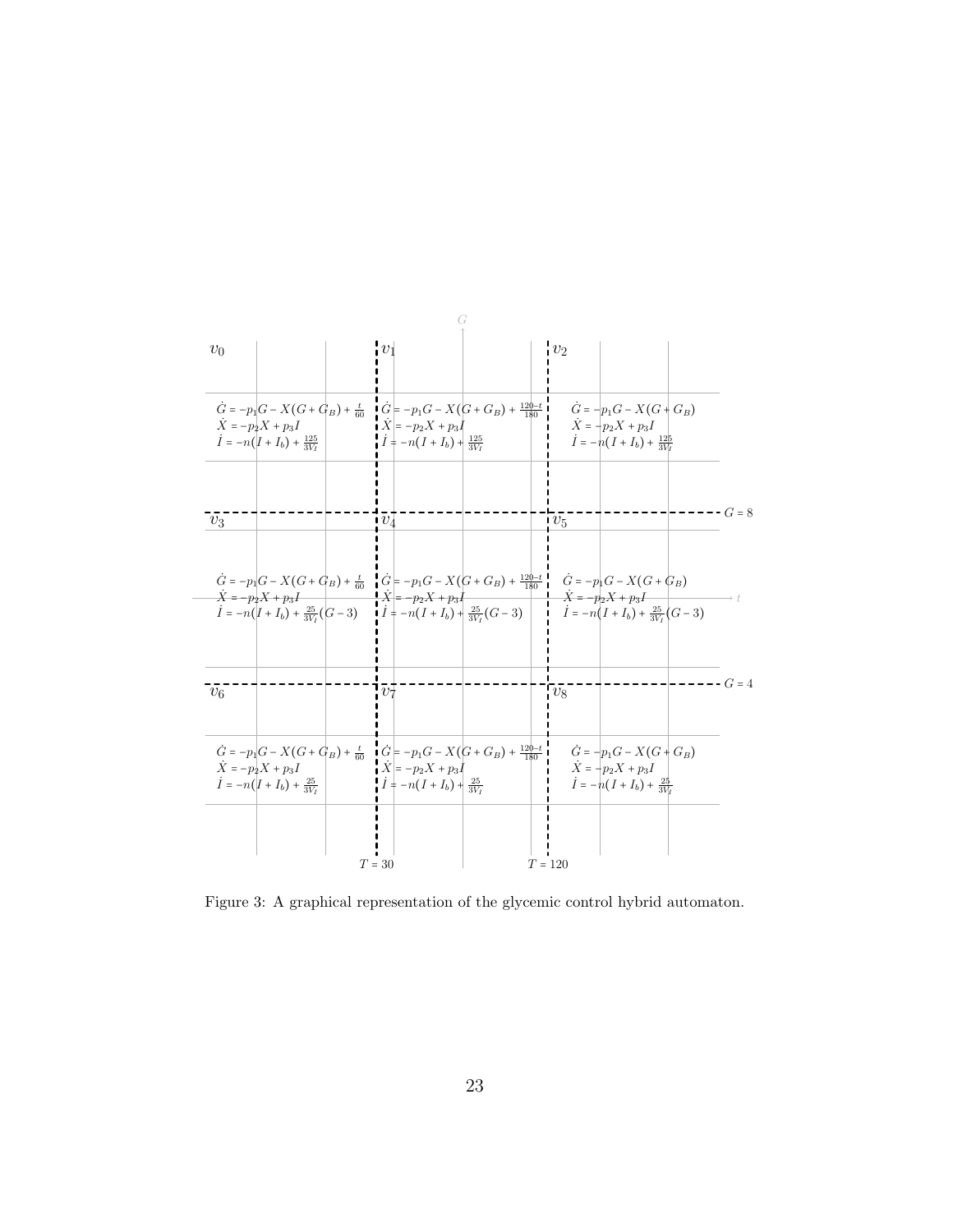the greater the growth of the glucose concentration. We chose the half-space  $6 * (t + 105) \le 135G$  and we automatically checked that this region is not reachable from  $G \in [-2, 2] \wedge X = 0 \wedge I \in [-0.1, 0.1] \wedge T = 0$ . Such verification was performed exploiting both the  $\epsilon$ -semantics presented in Section [3.](#page-7-0) The sphere semantics was used inside the Algorithm [1](#page-9-0) in order to obtain a halting criterion that takes into account the indeterminism intrinsic in the nature of the system. We evaluated the formula returned by the algorithm in the dilated erosion semantics, with the purpose of establishing whether the states taken into account are robustly reachable. Note the using the dilated erosion semantics directly inside the Algorithm [1,](#page-9-0) the result of the computation would have been the formula characterizing the empty set. This is mainly due to the fact that activation formulæ, which regulate the discrete jumps between the locations, are defined to be satisfied just by a single point.

## <span id="page-23-0"></span>7. Conclusions

This work is ideally organized into two parts. The first part is theoretical: it recalls the notions of  $\epsilon$ -semantics and hybrid automaton, it describes a new reachability algorithm based on  $\epsilon$ -semantics and enables us to analyze any hybrid automaton in Michael's form, it introduces two  $\epsilon$ -semantics whose evaluations can be reduced to the decidability of a first-order formula, and, finally, it shows how to simplify this formula. The second part deals with two biological applications: a neural oscillator whose components derive from the approximation of the continuous model presented in [\[15\]](#page-25-7), and a glycemic control in diabetic patients based on the continuous model provided in [\[16\]](#page-25-8).

After the formalization of the models through hybrid automata, we analyzed their behaviours considering the approach based on the  $\epsilon$ -semantics.

In the neural oscillator, the simulation on the application of the  $\epsilon$ -semantics has revealed the any point which begins its evolution from a distance of at least  $2\epsilon$  from the limit cycle, converges to a flow tube which possesses a diameter equal to  $2\epsilon$  and that includes the limit cycle. Due to size of the formulæ which compose the hybrid automaton and the growth of such formalæ introduced by the translation of the  $\epsilon$ -semantics evaluations, a direct computation of the reachable set would have high complexity and eventually returns results of difficult interpretation. For this reason, we have reformulated the problem in form of a closed property which guarantees the convergence of any point towards the limit cycle of the modeled system.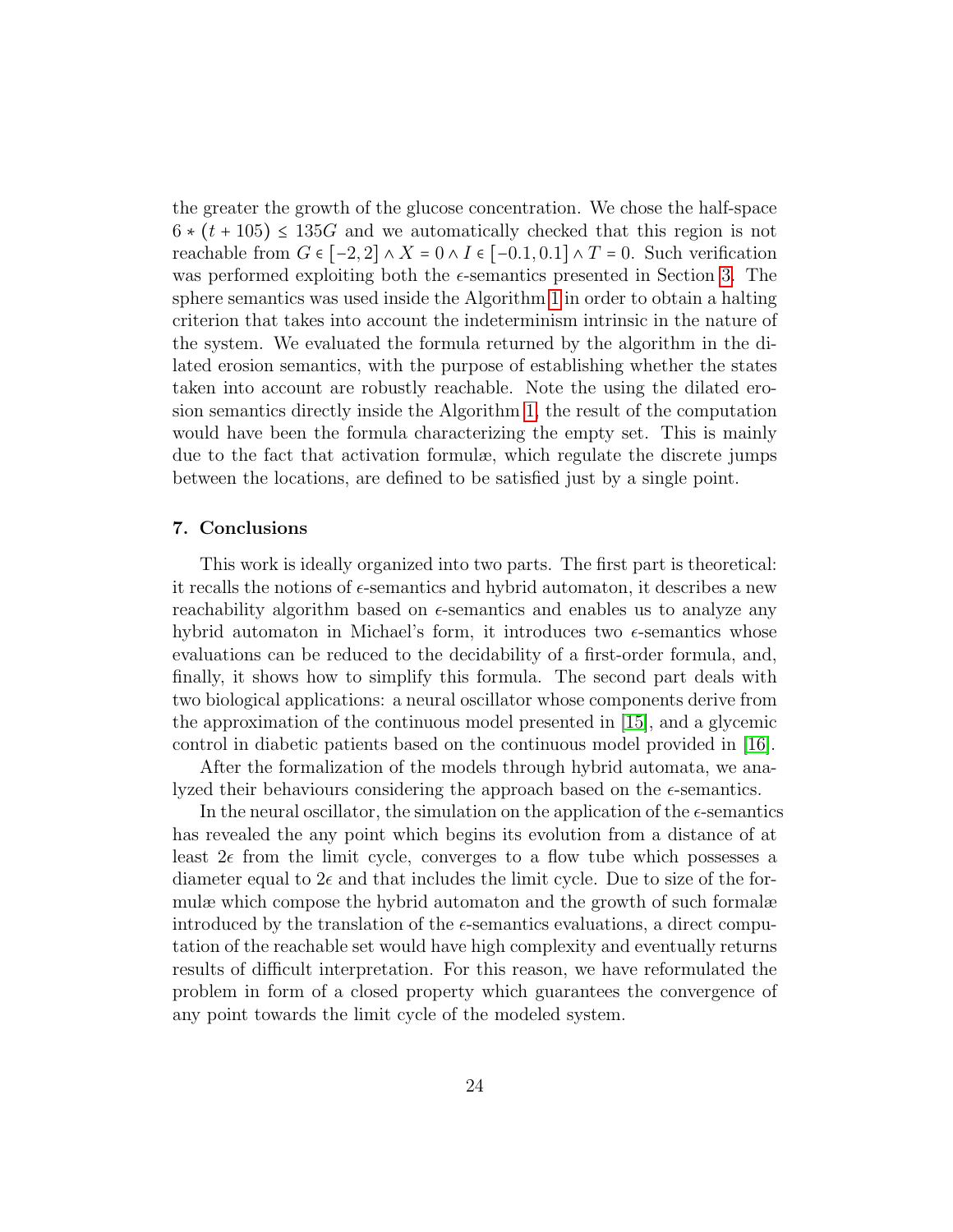In the study of the glycemic control we performed a decisional reachability test wondering whether a certain configuration of the system was reachable. A combination of two different  $\epsilon$ -semantics was exploited in order to obtain both a valid halting criterion and an overview on the robustness of the system dynamics. The evaluation of the reachability formula, performed with an under-approximation  $\epsilon$ -semantics, returns an empty set, it may the evidence of a slow growth of the glucose concentration under some specific parameters.

As future work, in order to analyze the behaviour of a group of neural oscillators, we plan to combine several hybrid automata and to study their evolutions always adopting the approximation approach based on the  $\epsilon$ -semantics. Moreover, it is in our interest to extend the study of the glycemic control to the computation of the whole reachability set, eventually defining new  $\epsilon$ -semantics and formulæ simplifications that make the computation of the reachability set more efficient.

## References

- <span id="page-24-0"></span>[1] H. B. Enderton, A Mathematical Introduction to Logic, ii Edition, Harcourt/Academic Press, 2001.
- <span id="page-24-1"></span>[2] E. Mendelson, Introduction to Mathematical Logic, iv Edition, CRC Press, 1997.
- <span id="page-24-2"></span>[3] B. Mendelson, Introduction to Topology: Third Edition, Dover Books on Mathematics, 1990.
- <span id="page-24-3"></span>[4] G. Lafferriere, G. J. Pappas, S. Yovine, Symbolic Reachability Computation for Families of Linear Vector Fields, J. Symb. Comp. 32 (3) (2001) 231–253.
- <span id="page-24-4"></span>[5] G. Lafferriere, G. J. Pappas, S. Sastry, O-minimal hybrid systems, Mathematics of Control, Signals, and Systems 13 (2000) 1–21.
- <span id="page-24-5"></span>[6] A. Casagrande, C. Piazza, A. Policriti, B. Mishra, Inclusion dynamics hybrid automata, Inform. and Comput. 206 (12) (2008) 1394–1424.
- <span id="page-24-6"></span>[7] M. Fränzle, Analysis of hybrid systems: An ounce of realism can save an infinity of states, in: J. Flum, M. Rodríguez-Artalejo (Eds.), Computer, Science, and Logic (CSL 99), Vol. 1683 of Lecture Notes in Computer Science, Springer, 1999, pp. 126–140.